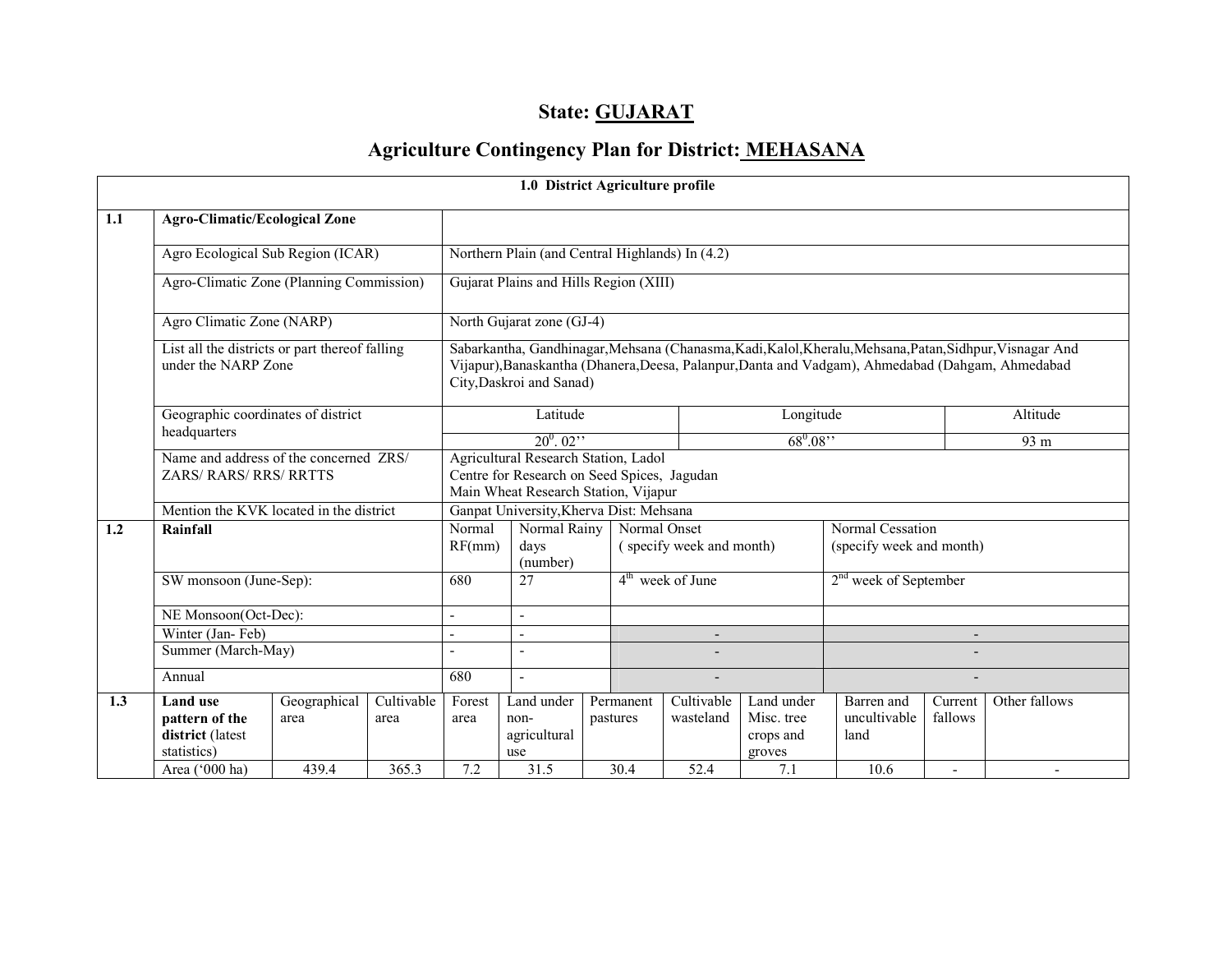| 1.4 | Major Soils (common names like red<br>sandy loam deep soils (etc)* | Area $(900)$ ha) | Per cent $(\% )$ of total |
|-----|--------------------------------------------------------------------|------------------|---------------------------|
|     | . Medium black                                                     | 64.5             | 14.8                      |
|     | 2. Sandy to Sandy Ioam (Goradu)                                    | 288.6            | 61.0                      |
|     | 3. Saline salt affected                                            | 81.9             | 18.6                      |

| 1.5 | <b>Agricultural land use</b> | Area $(^{\circ}000$ ha) | Cropping intensity % |
|-----|------------------------------|-------------------------|----------------------|
|     | Net sown area                | 365.3                   |                      |
|     | Area sown more than once     | 222.0                   | 161                  |
|     | Gross cropped area           | 587.2                   |                      |

| 1.6 Irrigation                                                                                        |                          |                          | Area ('000 ha)                                               |  |  |  |  |
|-------------------------------------------------------------------------------------------------------|--------------------------|--------------------------|--------------------------------------------------------------|--|--|--|--|
| Net irrigated area                                                                                    |                          |                          | 181.7                                                        |  |  |  |  |
| Gross irrigated area                                                                                  | 218.7                    |                          |                                                              |  |  |  |  |
| Rainfed area                                                                                          |                          |                          | 158.9                                                        |  |  |  |  |
| <b>Sources of Irrigation</b>                                                                          | Number                   | Area ('000 ha)           | Percentage of total irrigated area                           |  |  |  |  |
| Canals                                                                                                |                          | 38.0                     | 17.6                                                         |  |  |  |  |
| Tanks                                                                                                 |                          | 0.7                      | 0.03                                                         |  |  |  |  |
| Open wells                                                                                            |                          |                          |                                                              |  |  |  |  |
| Bore wells                                                                                            | 6826                     | 178.1                    | 82.4                                                         |  |  |  |  |
| Lift irrigation schemes                                                                               |                          |                          |                                                              |  |  |  |  |
| Micro-irrigation                                                                                      | 1307                     | 2.5                      | 1.1                                                          |  |  |  |  |
| Other sources (please specify)                                                                        |                          | 0.07                     | 0.03                                                         |  |  |  |  |
| <b>Total Irrigated Area</b>                                                                           |                          | 218.7                    |                                                              |  |  |  |  |
| Pump sets                                                                                             | 10873                    |                          |                                                              |  |  |  |  |
| No. of Tractors                                                                                       | 6128                     |                          |                                                              |  |  |  |  |
| Groundwater availability and use* (Data source:                                                       | No. of blocks/           | $(\%)$ area              | Quality of water (specify the problem such as high levels of |  |  |  |  |
| <b>State/Central Ground water Department /Board)</b>                                                  | Tehsils                  |                          | arsenic, fluoride, saline etc)                               |  |  |  |  |
| Over exploited                                                                                        | $\overline{\phantom{a}}$ | $\overline{\phantom{0}}$ |                                                              |  |  |  |  |
| Critical                                                                                              | $\overline{\phantom{a}}$ | $\overline{\phantom{0}}$ |                                                              |  |  |  |  |
| Semi-critical                                                                                         | $\qquad \qquad -$        | $\overline{\phantom{0}}$ | $\overline{\phantom{a}}$                                     |  |  |  |  |
| Safe                                                                                                  | $\blacksquare$           |                          |                                                              |  |  |  |  |
| Wastewater availability and use                                                                       | $\overline{\phantom{a}}$ | $\overline{\phantom{a}}$ | $\overline{\phantom{a}}$                                     |  |  |  |  |
| Ground water quality                                                                                  | Saline                   |                          |                                                              |  |  |  |  |
| *over-exploited: groundwater utilization > 100%; critical: 90-100%; semi-critical: 70-90%; safe: <70% |                          |                          |                                                              |  |  |  |  |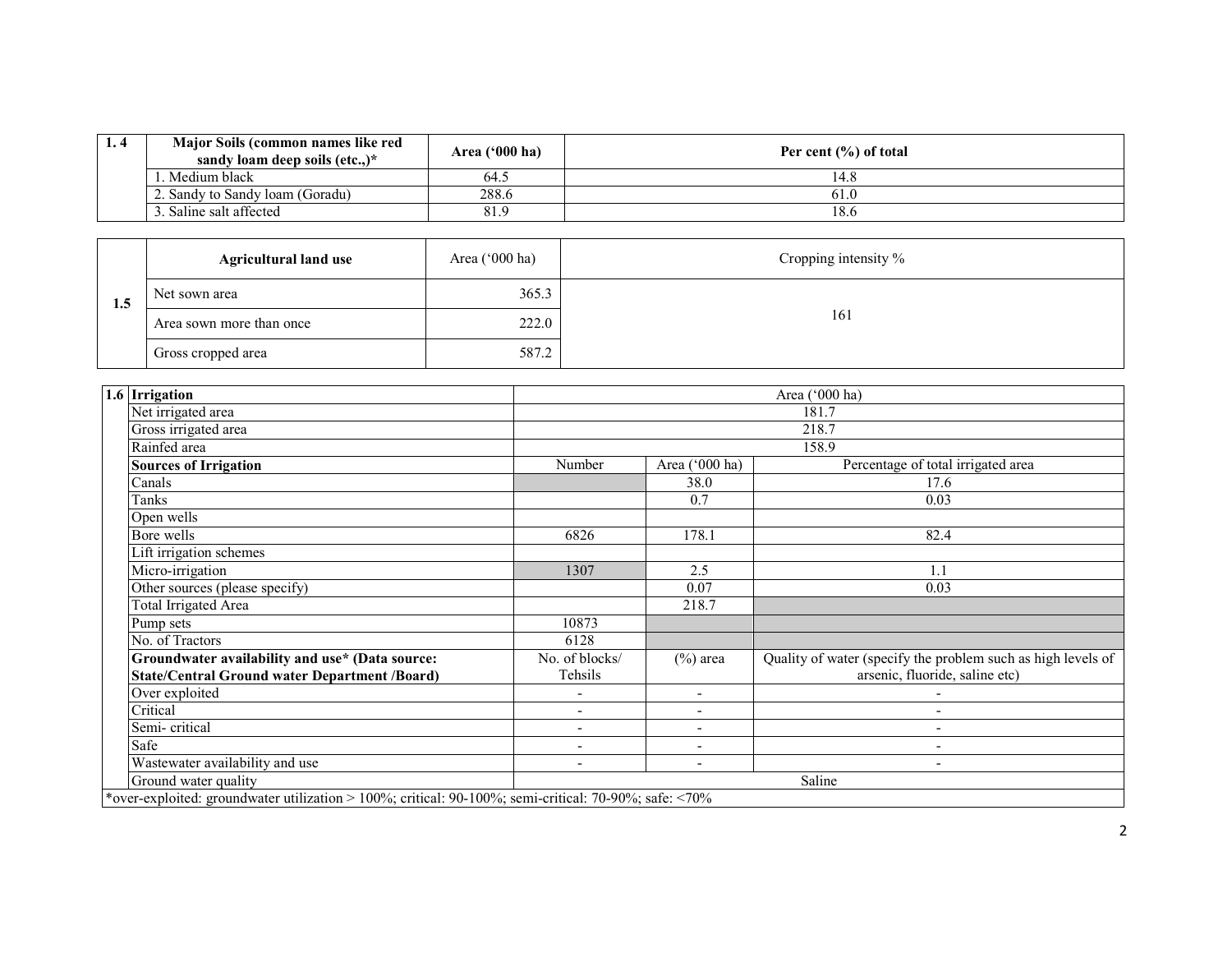Source:- Statistical information received from District Panchayat, Mehsana

| S.No.               | Major field crops    |                          |                          |              |                              | Area ('000 ha)           |                          |                          |                    |  |
|---------------------|----------------------|--------------------------|--------------------------|--------------|------------------------------|--------------------------|--------------------------|--------------------------|--------------------|--|
|                     | cultivated           |                          | <b>Kharif</b>            |              |                              | Rabi                     |                          |                          |                    |  |
|                     |                      | <b>Irrigated</b>         | <b>Rainfed</b>           | <b>Total</b> | <b>Irrigated</b>             | <b>Rainfed</b>           | <b>Total</b>             | Summer                   | <b>Grand</b> total |  |
|                     | Bajra                | $\overline{\phantom{0}}$ | 51.6                     | 51.6         | $\overline{a}$               | $\sim$                   | $\blacksquare$           | $\blacksquare$           | 51.6               |  |
| $\overline{c}$      | Cotton               | 45.1                     | $\blacksquare$           | 45.1         | $\qquad \qquad \blacksquare$ | $\blacksquare$           | $\overline{\phantom{a}}$ | $\overline{\phantom{a}}$ | 45.1               |  |
| 3                   | Castor               | 41.0                     | $\overline{\phantom{0}}$ | 41.0         | $\blacksquare$               | $\overline{\phantom{a}}$ | $\overline{\phantom{a}}$ | $\overline{\phantom{a}}$ | 41.0               |  |
| 4                   | Pulses               | $\overline{\phantom{a}}$ | 17.0                     | 17.0         | ÷,                           | $\overline{\phantom{a}}$ | $\blacksquare$           | $\blacksquare$           | 17.0               |  |
| 5                   | Sesame               | $\overline{\phantom{0}}$ | 13.0                     | 13.0         | $\blacksquare$               | $\blacksquare$           | $\blacksquare$           | $\overline{\phantom{a}}$ | 13.0               |  |
|                     | Horticulture crops - |                          |                          |              | Area ('000 ha)               |                          |                          |                          |                    |  |
|                     | <b>Fruits</b>        | <b>Total</b>             |                          |              | Irrigated                    |                          |                          | Rainfed                  |                    |  |
|                     | Citrus               | 9.2                      |                          |              |                              | 9.2                      |                          |                          |                    |  |
| $\overline{2}$      | Aonla                | 1.9                      |                          |              |                              |                          |                          |                          | 1.9                |  |
| 3                   | Ber                  |                          | 1.8                      |              |                              |                          |                          | 1.9                      |                    |  |
| 4                   | Chiku                |                          | 1.0                      |              | 1.1                          |                          |                          |                          |                    |  |
| 5                   | Mango                |                          | 0.8                      |              |                              |                          |                          |                          | $\overline{0.88}$  |  |
|                     | Horticulture crops - |                          | <b>Total</b>             |              | <b>Irrigated</b>             |                          |                          | <b>Rainfed</b>           |                    |  |
|                     | <b>Vegetables</b>    |                          |                          |              |                              |                          |                          |                          |                    |  |
|                     | Tomato               |                          | 2.5                      |              |                              | 2.5                      |                          | $\overline{\phantom{a}}$ |                    |  |
| $\overline{2}$      | Clusterbean          |                          | 2.2                      |              |                              | 2.2                      |                          | $\overline{\phantom{a}}$ |                    |  |
| 3                   | <b>Brinjal</b>       |                          | 1.6                      |              |                              | 1.6                      |                          |                          | ۰                  |  |
| 4                   | Okra                 | 1.6                      |                          |              | 1.6                          |                          |                          | $\overline{\phantom{a}}$ |                    |  |
| Others<br>(specify) |                      |                          |                          |              |                              |                          |                          |                          |                    |  |

## 1.7 Area under major field crops & horticulture (as per latest figures) (Average of 2004-05 to 2008-09)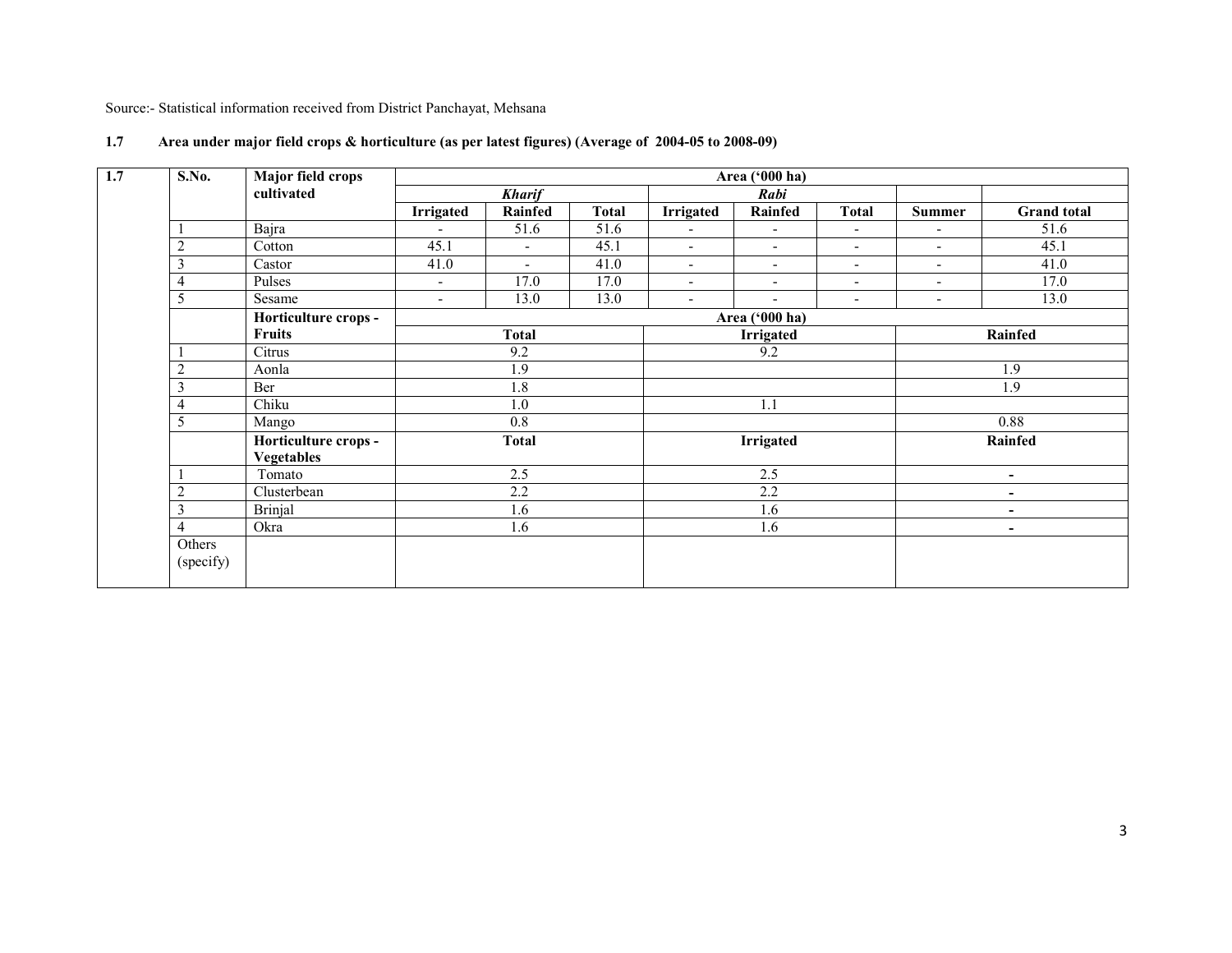|           | <b>Medicinal and</b>     | <b>Total</b> | <b>Irrigated</b> | Rainfed |
|-----------|--------------------------|--------------|------------------|---------|
|           | Aromatic crops           |              |                  |         |
|           | Isabgol                  | 1.9          | 1.9              | $---$   |
| Others    |                          |              |                  |         |
| (specify) |                          |              |                  |         |
|           | <b>Plantation crops</b>  | <b>Total</b> | <b>Irrigated</b> | Rainfed |
| Others    | Eg., industrial          |              |                  |         |
| (Specify) | pulpwood crops etc.      |              |                  |         |
|           | <b>Fodder crops</b>      | <b>Total</b> | Irrigated        | Rainfed |
|           | Sorghum                  | 3.7          | 2.0              | 1.7     |
|           | <b>Total fodder crop</b> | 3.7          | 2.0              | 1.7     |
|           | area                     |              |                  |         |
|           | <b>Grazing land</b>      | 30.4         | -----            | 30.4    |
|           | Sericulture etc          |              |                  |         |
|           | Others (specify)         |              |                  |         |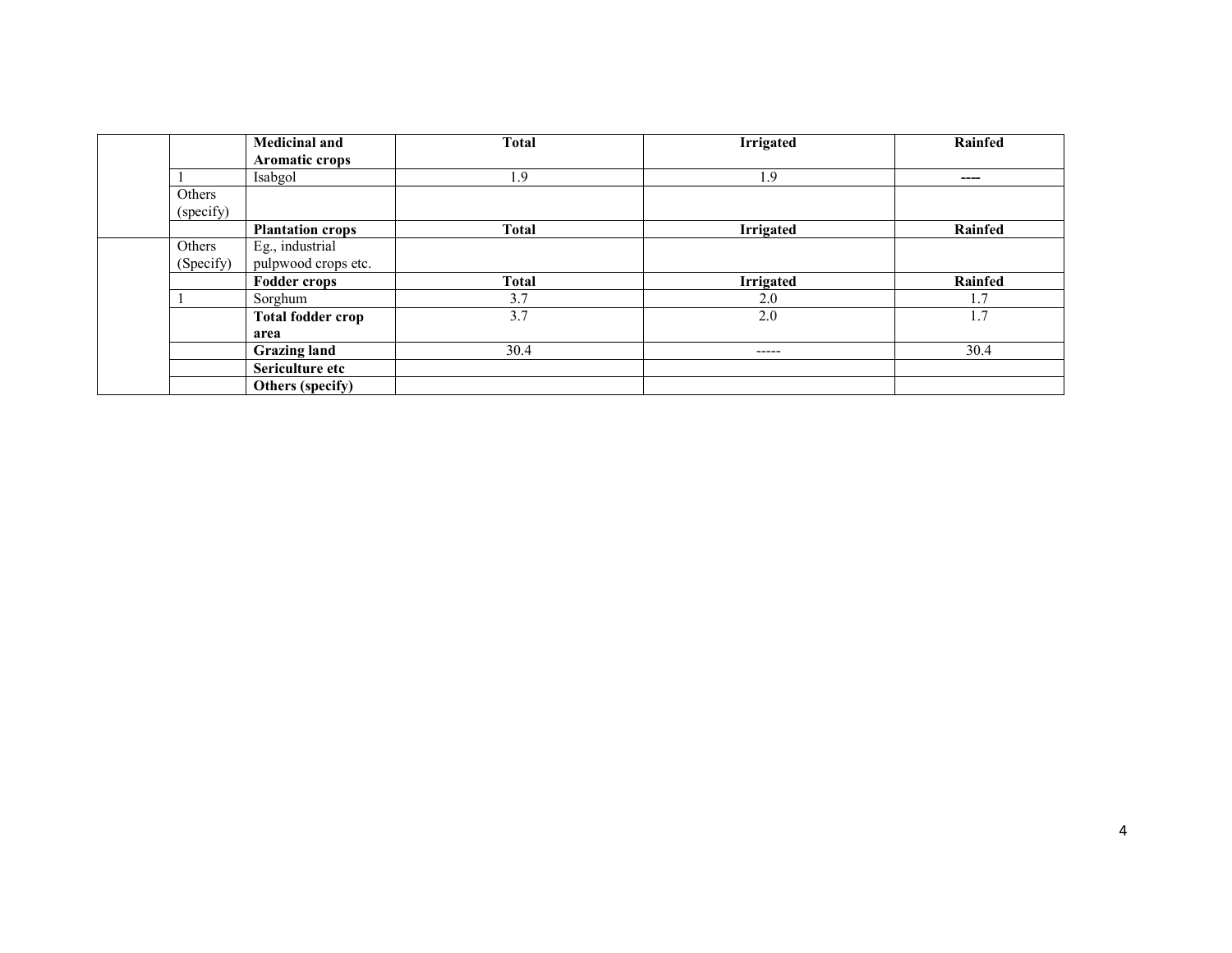| 1.8  | <b>Livestock</b>                                                                                                       | Source: 26 <sup>th</sup> survey Report (08-09), Dept. of A. H.,<br><b>Gujarat State</b> |                        |                          |                                    | Female (number)                            | Total (number)                                         |  |  |
|------|------------------------------------------------------------------------------------------------------------------------|-----------------------------------------------------------------------------------------|------------------------|--------------------------|------------------------------------|--------------------------------------------|--------------------------------------------------------|--|--|
|      | Non descriptive Cattle (local low yielding)                                                                            |                                                                                         |                        |                          |                                    |                                            | 155.7                                                  |  |  |
|      | Crossbred cattle                                                                                                       |                                                                                         |                        |                          |                                    |                                            |                                                        |  |  |
|      | Non descriptive Buffaloes (local low yielding)                                                                         |                                                                                         |                        |                          |                                    |                                            | 478.1                                                  |  |  |
|      | <b>Graded Buffaloes</b>                                                                                                |                                                                                         |                        |                          |                                    |                                            |                                                        |  |  |
|      | Goat                                                                                                                   |                                                                                         |                        |                          |                                    |                                            | 81.87                                                  |  |  |
|      | Sheep                                                                                                                  |                                                                                         |                        |                          |                                    |                                            | 15.28                                                  |  |  |
|      | Others (Camel, Pig, Yak etc.)                                                                                          |                                                                                         |                        |                          |                                    | 3.22                                       |                                                        |  |  |
|      | Commercial dairy farms (Number)                                                                                        |                                                                                         |                        |                          |                                    | $\overline{a}$                             |                                                        |  |  |
| 1.9  | <b>Poultry</b>                                                                                                         |                                                                                         | No. of farms           |                          | <b>Total No. of birds (number)</b> |                                            |                                                        |  |  |
|      | Commercial                                                                                                             |                                                                                         |                        |                          |                                    |                                            | $49125$ (layer) + 51035(broilers) + 10(ducks) = 100170 |  |  |
|      | Backyard                                                                                                               |                                                                                         |                        |                          |                                    | 12531                                      |                                                        |  |  |
| 1.10 | Fisheries (Data source: Gujarat Fisheries Statistics 2006-07 and MArch-10, Commissioner of Fisheries, Govt. of Gujarat |                                                                                         |                        |                          |                                    |                                            |                                                        |  |  |
|      | A. Capture                                                                                                             |                                                                                         |                        |                          |                                    |                                            |                                                        |  |  |
|      | i) Marine (Data Source:                                                                                                | No. of                                                                                  |                        | <b>Boats</b>             |                                    |                                            | <b>Nets</b>                                            |  |  |
|      | <b>Fisheries Department)</b>                                                                                           | fishermen                                                                               | Mechanized             | Non-mechanized           |                                    | Mechanized (Trawl<br>Non-mechanized (Shore |                                                        |  |  |
|      |                                                                                                                        |                                                                                         |                        |                          |                                    | nets, Gill nets)                           | Seines, Stake & trap nets)                             |  |  |
|      |                                                                                                                        |                                                                                         |                        |                          |                                    |                                            |                                                        |  |  |
|      | ii) Inland (Data Source:                                                                                               |                                                                                         | No. Farmer owned ponds |                          |                                    | <b>No. of Reservoirs</b>                   | No. of village tanks                                   |  |  |
|      | Fisheries Department)                                                                                                  |                                                                                         |                        | 24 (12555 ha)            |                                    |                                            |                                                        |  |  |
|      | <b>B.</b> Culture                                                                                                      |                                                                                         |                        |                          |                                    |                                            |                                                        |  |  |
|      |                                                                                                                        | Water Spread Area (ha)                                                                  |                        |                          |                                    | Yield (t/ha)                               | <b>Production (MT)</b>                                 |  |  |
|      | i) Brackish water (Data Source:<br>MPEDA/Fisheries Department)                                                         |                                                                                         | $\overline{a}$         |                          |                                    | $\sim$                                     |                                                        |  |  |
|      | Department)                                                                                                            | ii) Fresh water (Data Source: Fisheries                                                 |                        | $\overline{\phantom{a}}$ |                                    |                                            | $\overline{94}$                                        |  |  |
|      | <b>Others</b>                                                                                                          |                                                                                         | $\sim$                 |                          |                                    | $\overline{\phantom{a}}$                   | $\blacksquare$                                         |  |  |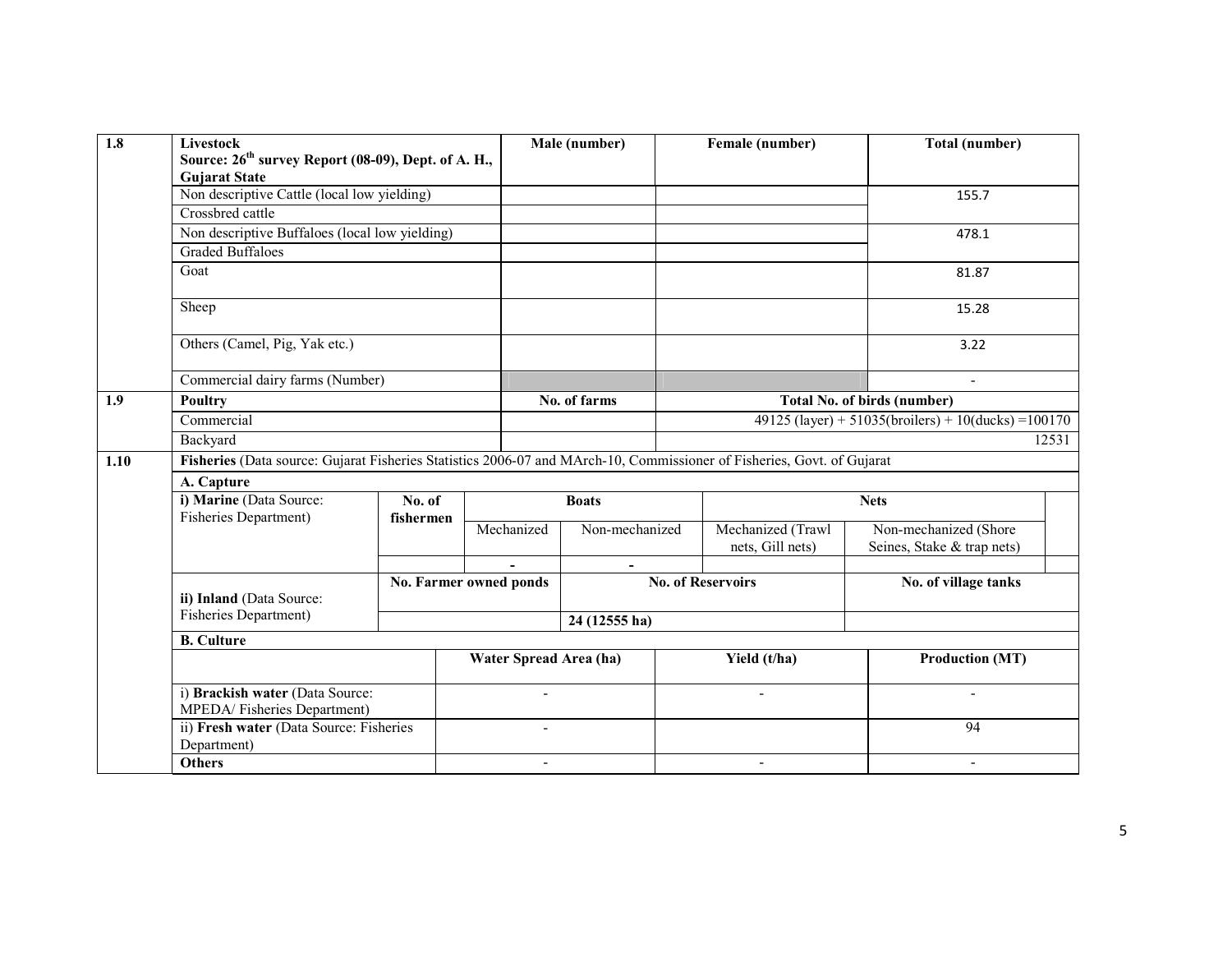| 1.11           | Name of | Kharif                |                                                                           |                          | Rabi                                                |                          | Summer                   |                       | <b>Total</b>            | Crop                                         |
|----------------|---------|-----------------------|---------------------------------------------------------------------------|--------------------------|-----------------------------------------------------|--------------------------|--------------------------|-----------------------|-------------------------|----------------------------------------------|
|                | crop    | Production<br>(000 t) | Productivity<br>(kg/ha)                                                   | Production<br>(000 t)    | Productivity<br>(kg/ha)                             | Production<br>(000 t)    | Productivity<br>(kg/ha)  | Production<br>(000 t) | Productivity<br>(kg/ha) | residue as<br>fodder<br>$(000 \text{ tons})$ |
|                |         |                       | Major Field crops (Crops to be identified based on total acreage)         |                          |                                                     |                          |                          |                       |                         |                                              |
|                | Bajra   | 48.8                  | 970                                                                       | $\overline{\phantom{a}}$ | $-$                                                 | $\overline{\phantom{a}}$ | $\overline{\phantom{a}}$ | 79.2                  | 1259                    | 174.3                                        |
| $\overline{2}$ | Cotton  | 125.4                 | 476                                                                       | $\overline{\phantom{a}}$ | $\hspace{0.05cm} -\hspace{0.05cm} -\hspace{0.05cm}$ | $\overline{\phantom{a}}$ | $\overline{\phantom{a}}$ | 125.4                 | 476                     | 504.1                                        |
| $\overline{3}$ | Castor  | 80.1                  | 1940                                                                      | $\overline{\phantom{m}}$ | $\hspace{0.05cm} -\hspace{0.05cm} -\hspace{0.05cm}$ | $\overline{\phantom{a}}$ | $\overline{\phantom{a}}$ | 80.1                  | 1940                    | 160.2                                        |
| $\overline{4}$ | Pulses  | 14.2                  | 517                                                                       | $\overline{\phantom{a}}$ | $\overline{\phantom{a}}$                            | $\overline{\phantom{a}}$ | $\overline{\phantom{a}}$ | 1.8                   | 565                     | 160.2                                        |
| 5              | Sesame  | 4.5                   | 353                                                                       | $\overline{\phantom{a}}$ | $---$                                               | ---                      | $---$                    | 4.5                   | 353                     | $\overline{\phantom{a}}$                     |
|                |         |                       | Major Horticultural crops (Crops to be identified based on total acreage) |                          |                                                     |                          |                          |                       |                         |                                              |
|                | Citrus  |                       |                                                                           |                          |                                                     |                          |                          | 83.5                  | 9050                    | $\overline{\phantom{a}}$                     |
| $\overline{2}$ | Aonla   |                       |                                                                           |                          |                                                     |                          |                          | 13.6                  | 7050                    | $\overline{\phantom{a}}$                     |
| 3              | Ber     |                       |                                                                           |                          |                                                     |                          |                          | 15.0                  | 8040                    | $\overline{\phantom{a}}$                     |
| $\overline{4}$ | Chiku   |                       |                                                                           |                          |                                                     |                          |                          | 8.8                   | 8100                    | $\overline{\phantom{a}}$                     |
| $\overline{5}$ | Mango   |                       |                                                                           |                          |                                                     |                          |                          | $\overline{5.3}$      | 6000                    | $- -$                                        |

# 1.11 Production and Productivity of major crops (Average of last 5 years: 2004, 05, 06, 07, 08, 09; specify years)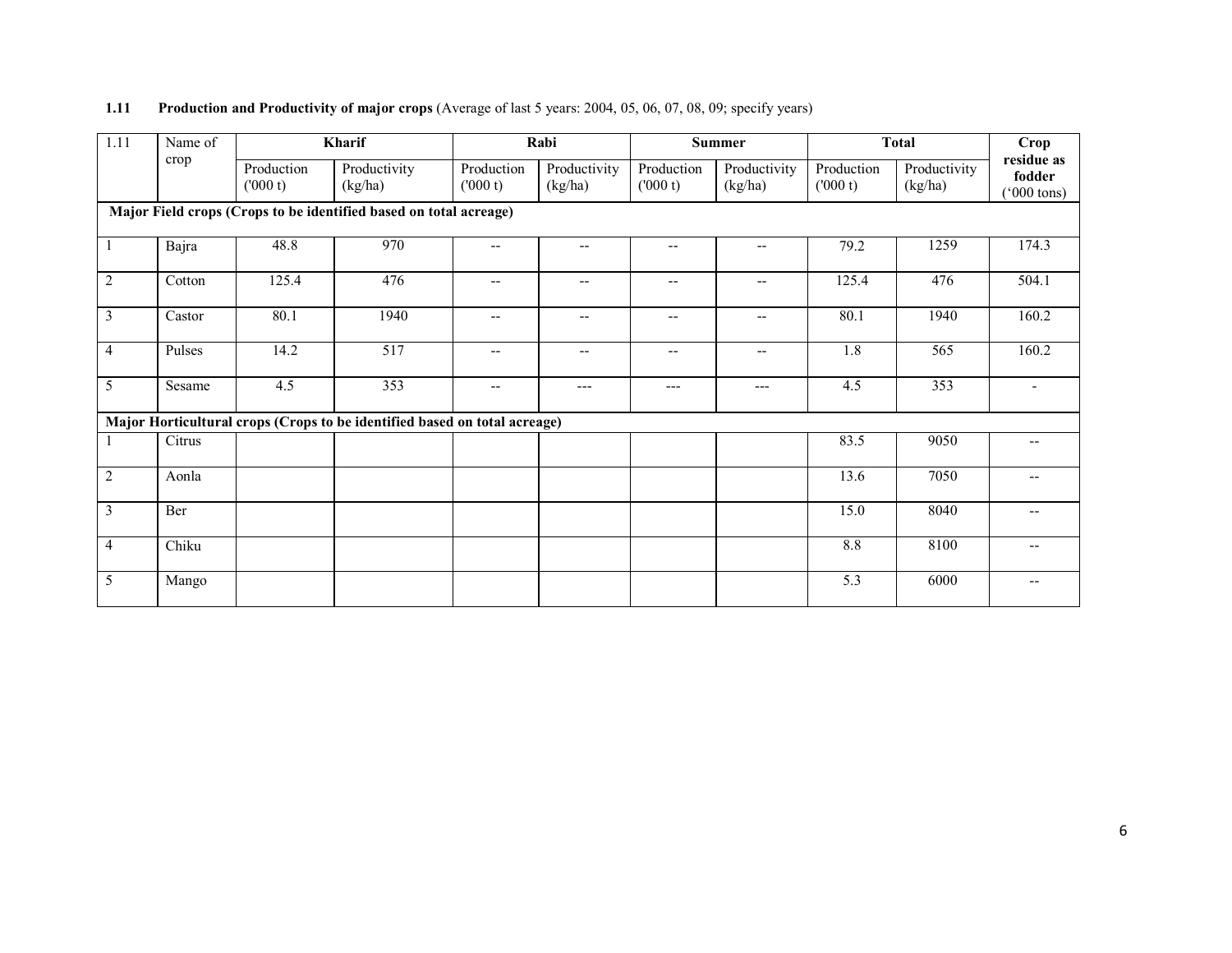| 1.12 | Sowing window for 5<br>major field crops<br>(start and end of<br>normal sowing period) | Bajra                      | Cotton                 | Castor                        | Pulses                   | Sesame                          |
|------|----------------------------------------------------------------------------------------|----------------------------|------------------------|-------------------------------|--------------------------|---------------------------------|
|      | Kharif-Rainfed                                                                         | $21st$ June to $10th$ July | $1st$ June- $1st$ July |                               | $15th$ June $-15th$ July | $15^{th}$ June - $15^{th}$ July |
|      | Kharif-Irrigated                                                                       |                            |                        | $15^{th}$ July $-15^{th}$ Aug |                          |                                 |
|      | Rabi-Rainfed                                                                           |                            |                        |                               |                          |                                 |
|      | Rabi-Irrigated                                                                         |                            |                        |                               |                          |                                 |

| 1.13 | What is the major contingency the district is prone to? (Tick mark) | Regular                  | Occasional | <b>None</b> |
|------|---------------------------------------------------------------------|--------------------------|------------|-------------|
|      | Drought                                                             |                          |            |             |
|      | Flood                                                               |                          |            |             |
|      | Cyclone                                                             | $\overline{\phantom{0}}$ |            |             |
|      | Hail storm                                                          |                          |            |             |
|      | Heat wave                                                           |                          |            |             |
|      | Cold wave                                                           |                          |            |             |
|      | Frost                                                               |                          |            |             |
|      | Sea water intrusion                                                 |                          |            |             |
|      | Pests and disease outbreak (specify)                                |                          |            |             |

| 1.14 | Include Digital maps of<br>the district for | Location map of district within State as Annexure I | Enclosed: Yes / No | To be includede |
|------|---------------------------------------------|-----------------------------------------------------|--------------------|-----------------|
|      |                                             | Mean annual rainfall as Annexure 2                  | Enclosed: Yes / No |                 |
|      |                                             | Soil map as Annexure 3                              | Enclosed: Yes / No |                 |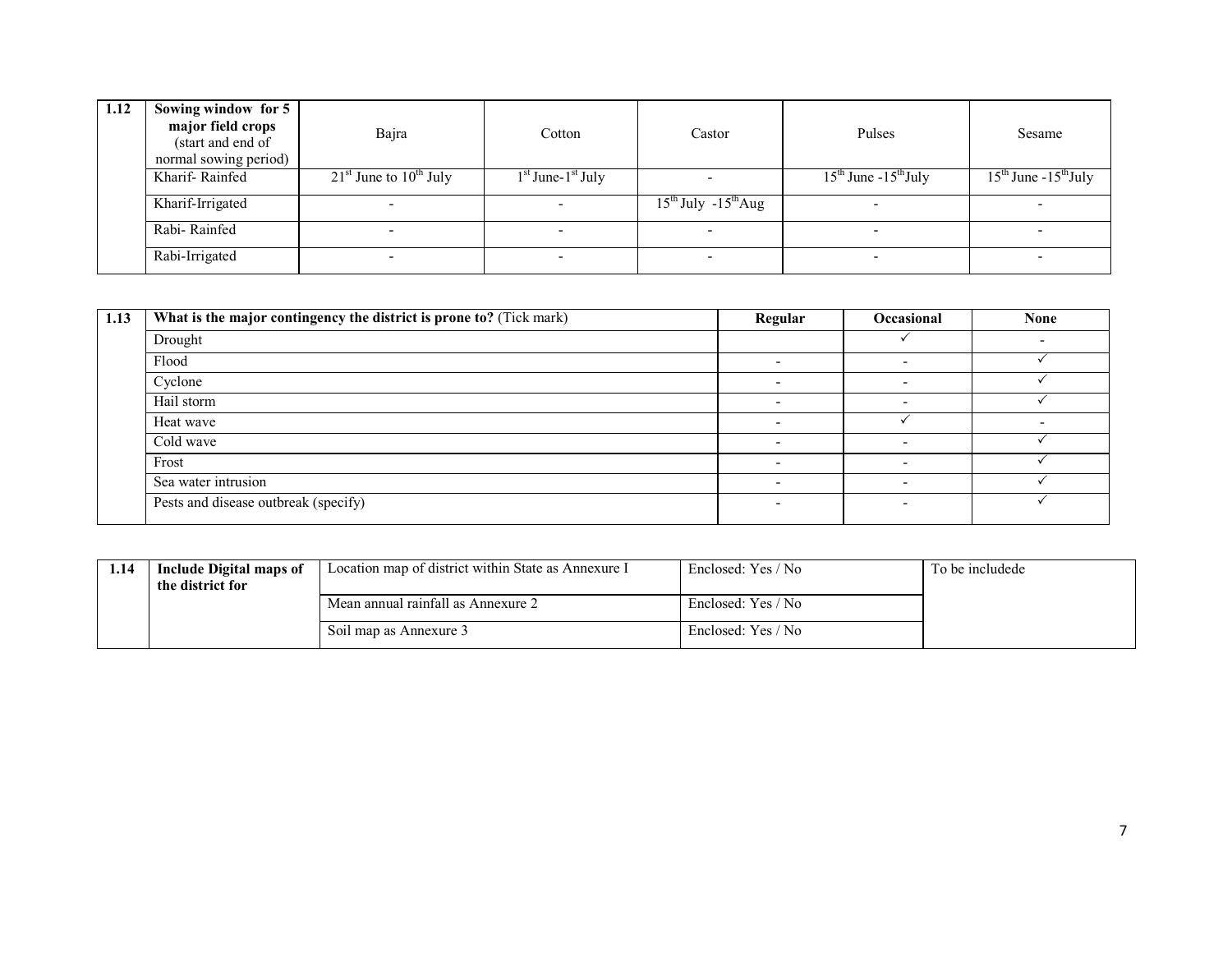### 2.0 Strategies for weather related contingencies

2.1 Drought

2.1.1 Rainfed situation

| <b>Condition</b>                                           |                                | <b>Suggested Contingency measures</b>   |                                                          |                                                                                                                                                                                                                                                                                                                                                                                                |                                                                                                                                            |  |  |
|------------------------------------------------------------|--------------------------------|-----------------------------------------|----------------------------------------------------------|------------------------------------------------------------------------------------------------------------------------------------------------------------------------------------------------------------------------------------------------------------------------------------------------------------------------------------------------------------------------------------------------|--------------------------------------------------------------------------------------------------------------------------------------------|--|--|
| Early season drought<br>(delayed onset)                    | <b>Major Farming situation</b> | <b>Normal Crop / Cropping</b><br>system | Change in crop /<br>cropping system<br>including variety | <b>Agronomic measures</b>                                                                                                                                                                                                                                                                                                                                                                      | <b>Remarks</b> on<br>Implementation                                                                                                        |  |  |
|                                                            | Sandy loam soils               | Castor                                  | GCH 4,5,7                                                | • Seed treatment with                                                                                                                                                                                                                                                                                                                                                                          | • Breeder seed Source-                                                                                                                     |  |  |
| Delay by 2 weeks. i.e.<br>$(\mathrm{July\ 1^{st} week)} )$ |                                | Cotton                                  | $GM-4$                                                   | Rhizobium & PSB<br>• Compartmental bunding,                                                                                                                                                                                                                                                                                                                                                    | <b>SAU</b><br>• Certified seed-Source -<br>GSSC, NSC,<br><b>GUJCOMASOL</b><br>NFSM, ISOPAM<br>• Seed drill under RKVY                      |  |  |
|                                                            |                                | Pearlmillet                             | GHB 558, 557                                             | • Wider spacing<br>• Line sowing<br>• Chemical weed control,<br>• Conservation furrow<br>• Maintenance of plant<br>stand<br>• Water harvesting<br>· Intercultivation<br>• Seed treatment with<br>Rhizobium & PSB<br>• Compartmental bunding,<br>• Wider spacing<br>• Line sowing<br>• Chemical weed control,<br>• Conservation furrow<br>· Maintenance of plant<br>stand<br>• Water harvesting |                                                                                                                                            |  |  |
|                                                            |                                | Greengram                               |                                                          |                                                                                                                                                                                                                                                                                                                                                                                                |                                                                                                                                            |  |  |
|                                                            |                                | Blackgram                               | $GU-2$                                                   |                                                                                                                                                                                                                                                                                                                                                                                                |                                                                                                                                            |  |  |
|                                                            |                                | Paddy                                   | GR-11,12 &13                                             |                                                                                                                                                                                                                                                                                                                                                                                                |                                                                                                                                            |  |  |
|                                                            | Sandy to sandy loam soils      | Bajra                                   | GHB 558, 577                                             |                                                                                                                                                                                                                                                                                                                                                                                                | • Breeder seed Source-<br>SAU<br>• Certified seed-Source $-$<br>GSSC, NSC,<br><b>GUJCOMASOL</b><br>NFSM, ISOPAM<br>• Seed drill under RKVY |  |  |
|                                                            |                                | Castor                                  | GCH 4,5,7                                                |                                                                                                                                                                                                                                                                                                                                                                                                |                                                                                                                                            |  |  |
|                                                            |                                | Cotton                                  | $GM-4$                                                   |                                                                                                                                                                                                                                                                                                                                                                                                |                                                                                                                                            |  |  |
|                                                            |                                | Fennel                                  | $GF-1, 2&3$                                              |                                                                                                                                                                                                                                                                                                                                                                                                |                                                                                                                                            |  |  |
|                                                            |                                | Groundnut                               |                                                          |                                                                                                                                                                                                                                                                                                                                                                                                |                                                                                                                                            |  |  |
|                                                            |                                | Greengram                               |                                                          | · Intercultivation                                                                                                                                                                                                                                                                                                                                                                             |                                                                                                                                            |  |  |
|                                                            |                                | Blackgram                               | $GU-2$                                                   |                                                                                                                                                                                                                                                                                                                                                                                                |                                                                                                                                            |  |  |
|                                                            |                                | Tur                                     | GT-100, 10, Banas,<br>GTH-1                              |                                                                                                                                                                                                                                                                                                                                                                                                |                                                                                                                                            |  |  |
|                                                            | Medium black saline soils      | Cotton                                  | $GM-4$                                                   | • Seed treatment with<br>Rhizobium & PSB                                                                                                                                                                                                                                                                                                                                                       | • Breeder seed Source-<br><b>SAU</b>                                                                                                       |  |  |
|                                                            |                                | Pearl millet                            | GHB 558, 557,538                                         | • Compartmental bunding,<br>· Wider spacing                                                                                                                                                                                                                                                                                                                                                    | • Certified seed-Source $-$<br>GSSC, NSC,                                                                                                  |  |  |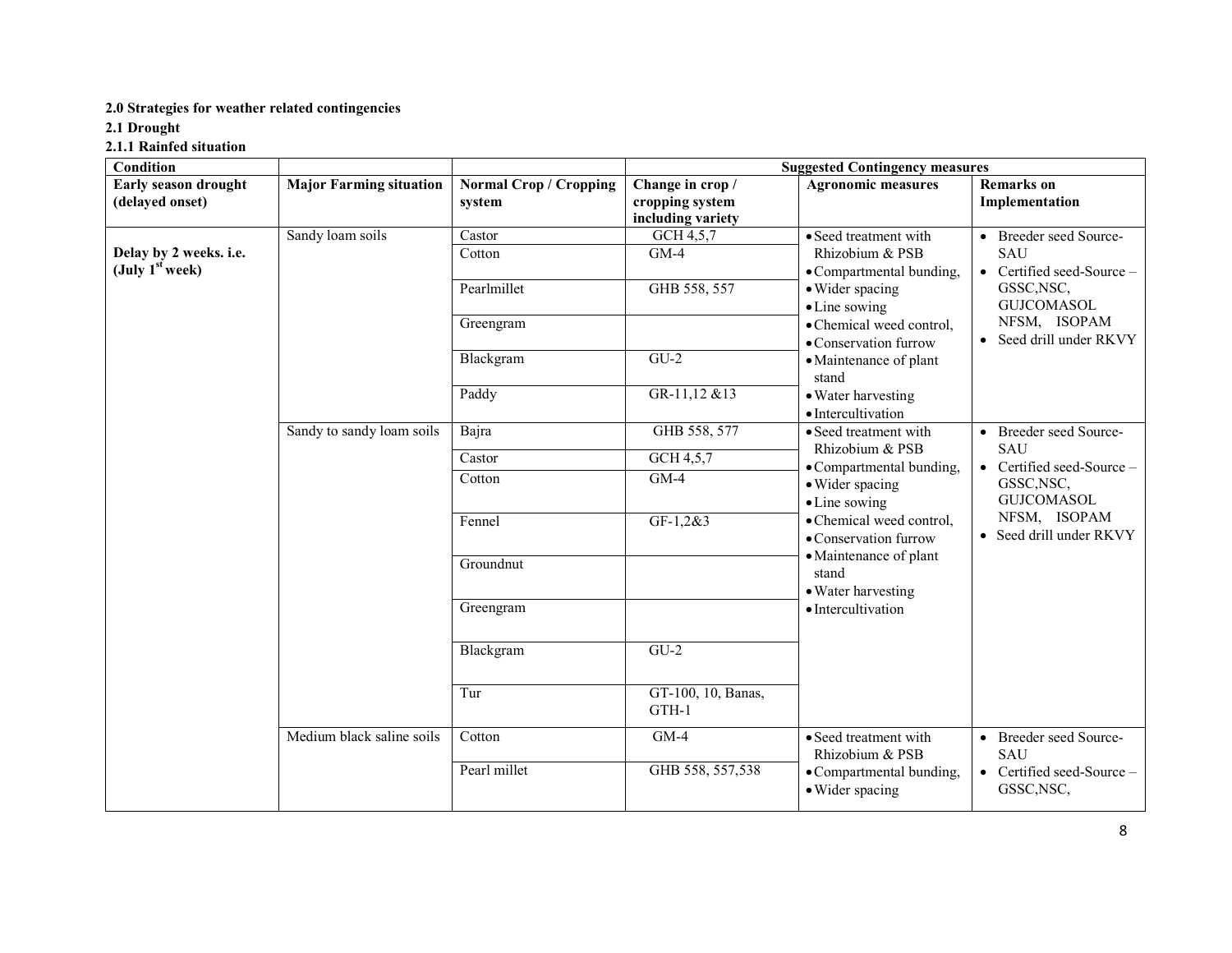|  |                   | Blackgram. | $GU-2$                                   | $\bullet$ Line sowing<br>• Chemical weed control,<br>• Conservation furrow | GUJCOMASOL<br>NFSM, ISOPAM<br>Seed drill under RKVY<br>$\bullet$ |
|--|-------------------|------------|------------------------------------------|----------------------------------------------------------------------------|------------------------------------------------------------------|
|  |                   | Greengram  | $GS-39$                                  | • Maintenance of plant<br>stand                                            |                                                                  |
|  | $Sesame(GFS-4,5)$ | $GT-2$     | • Water harvesting<br>• Intercultivation |                                                                            |                                                                  |

| <b>Condition</b>          |                                     |                             | <b>Suggested Contingency measures</b> |                                                                                                                                                                                                                                |                                          |  |
|---------------------------|-------------------------------------|-----------------------------|---------------------------------------|--------------------------------------------------------------------------------------------------------------------------------------------------------------------------------------------------------------------------------|------------------------------------------|--|
| Early season drought      | <b>Major Farming</b>                | <b>Normal Crop/cropping</b> | Change in                             | <b>Agronomic measures</b>                                                                                                                                                                                                      | <b>Remarks</b> on                        |  |
| (delayed onset)           | situation                           | system                      | crop/cropping system                  |                                                                                                                                                                                                                                | Implementation                           |  |
| Delay by 4 weeks          | Sandy loam soils                    | Castor                      | GCH 4,5,7                             | • Seed treatment with<br>Rhizobium & PSB                                                                                                                                                                                       | • Breeder seed Source-<br>SAU            |  |
| (Specify month)           |                                     | Cotton                      | $GM-4$                                | • Compartmental bunding,<br>• Wider spacing                                                                                                                                                                                    | • Certified seed-Source<br>$-GSSC, NSC,$ |  |
| July 3 <sup>rd</sup> Week |                                     | Pearlmillet                 | GHB 558, 557                          | • Line sowing<br>• Chemical weed control,                                                                                                                                                                                      | <b>GUJCOMASOL</b><br><b>NFSM</b>         |  |
|                           |                                     | Blackgram                   | $GU-2$                                | • Conservation furrow                                                                                                                                                                                                          | <b>ISOPAM</b><br>• Seed drill under      |  |
|                           |                                     | Paddy                       | GR-11,12 &13                          | • Maintenance of plant<br>stand                                                                                                                                                                                                | <b>RKVY</b>                              |  |
|                           |                                     | Greengram                   |                                       | • Water harvesting<br>• Interculturing<br>$\bullet$ Seed hardening(18 hrs<br>soaking in water<br>followed by 24 hrs shade<br>drying<br>• Reduction in fertilizer<br>application by 20%<br>• Thinning to retain one<br>seedling |                                          |  |
|                           | Sandy to Sandy loam<br><b>Soils</b> | Bajra                       | GHB 558, 577                          | $-do-$                                                                                                                                                                                                                         | $-do-$                                   |  |
|                           |                                     | Cotton                      | $GM-4$                                |                                                                                                                                                                                                                                |                                          |  |
|                           |                                     | Fennel                      | $GF-1, 2&3$                           |                                                                                                                                                                                                                                |                                          |  |
|                           |                                     | Groundnut                   |                                       |                                                                                                                                                                                                                                |                                          |  |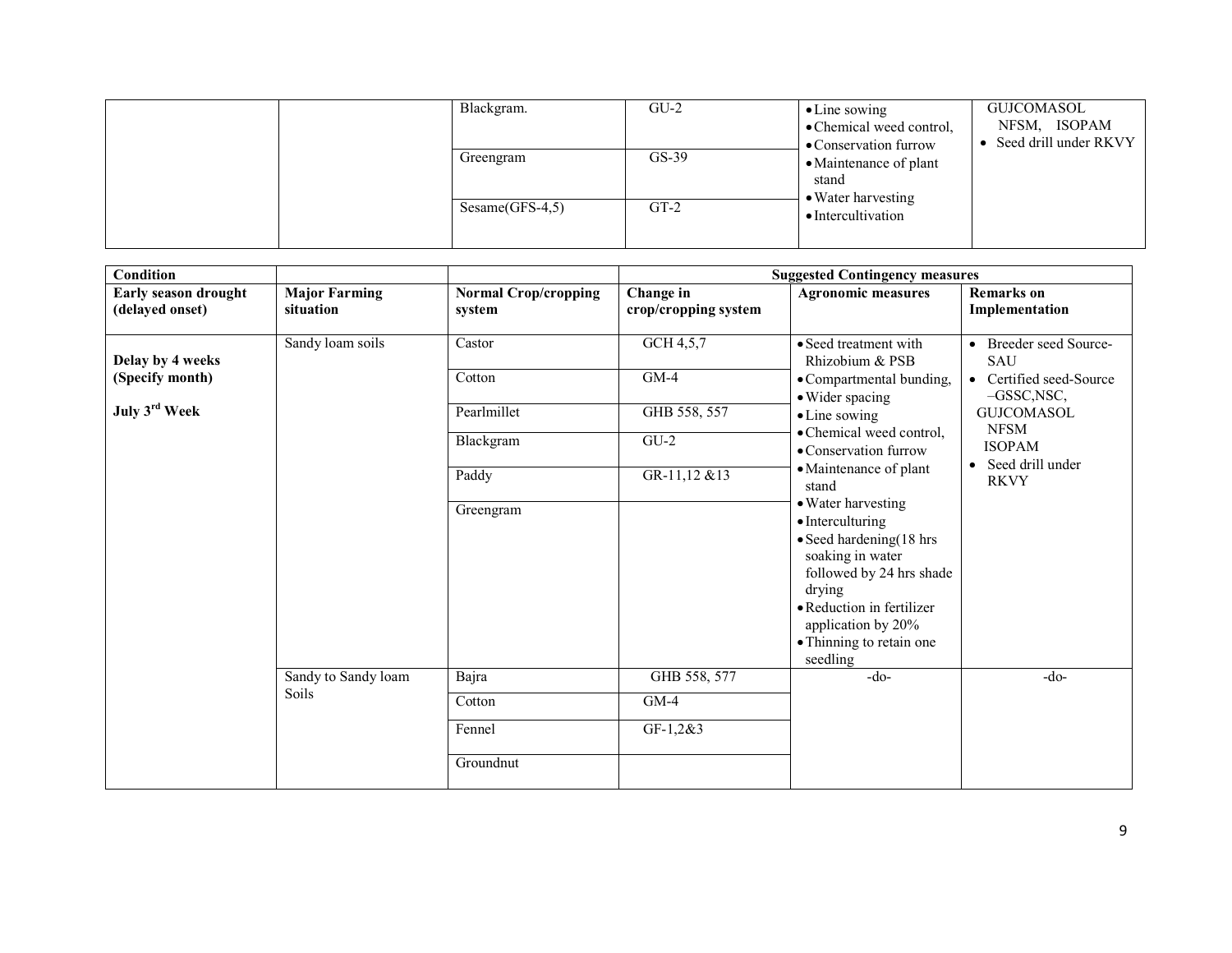|                           | Tur          | GT-100, 10, Banas,<br>GTH-1 |        |        |
|---------------------------|--------------|-----------------------------|--------|--------|
|                           | Castor       | GCH $4,5,7$                 |        |        |
|                           | Blackgram    | $GU-2$                      |        |        |
|                           | Sorghum      | $GS-39$                     |        |        |
| Medium black saline soils | Cotton       | $GM-4$                      | $-do-$ | $-do-$ |
|                           |              |                             |        |        |
|                           | Pearl millet | GHB 558, 557,538            |        |        |
|                           | Blackgram.   | $GU-2$                      |        |        |
|                           | Greengram    |                             |        |        |
|                           | Sesame       | $GT-2$                      |        |        |
|                           | Castor       | GCH 4,5,7                   |        |        |
|                           | Sorghum      | $GS-39$                     |        |        |

| Condition            |                            |                             |                      | <b>Suggested Contingency measures</b> |                           |  |
|----------------------|----------------------------|-----------------------------|----------------------|---------------------------------------|---------------------------|--|
| Early season drought | <b>Major Farming</b>       | <b>Normal Crop/cropping</b> | Change in            | <b>Agronomic measures</b>             | <b>Remarks</b> on         |  |
| (delayed onset)      | situation                  | svstem                      | crop/cropping system |                                       | Implementation            |  |
|                      | Medium rainfall sandy      | Castor                      | GCH 4.5.7            | • Seed treatment by                   | • Breeder seed            |  |
| Delay by 6 weeks     | loam soil                  |                             |                      | Rhizobium,                            | Source-SAU                |  |
| August               | (Kadi, Mehsana, Vijapur, U | Cotton                      | $GM-4$               | Azatobactor, PSB.                     | $\bullet$ Certified seed- |  |
| $1st$ week           | njha)                      |                             |                      | • Seed hardening $(18$                | Source $-$                |  |
|                      |                            | Pearlmillet                 | GHB 558, 557         | hrs. soaking in water                 | GSSC, NSC,                |  |
|                      |                            |                             |                      | followed by 24 hrs.                   | <b>GUJACOMASOL</b>        |  |
|                      |                            |                             |                      | shade drying)                         | <b>NFSM</b>               |  |
|                      |                            | Greengram                   |                      | • Compartmental                       | <b>ISOPAM</b>             |  |
|                      |                            |                             |                      | bunding                               | • Seed drill under RKVY   |  |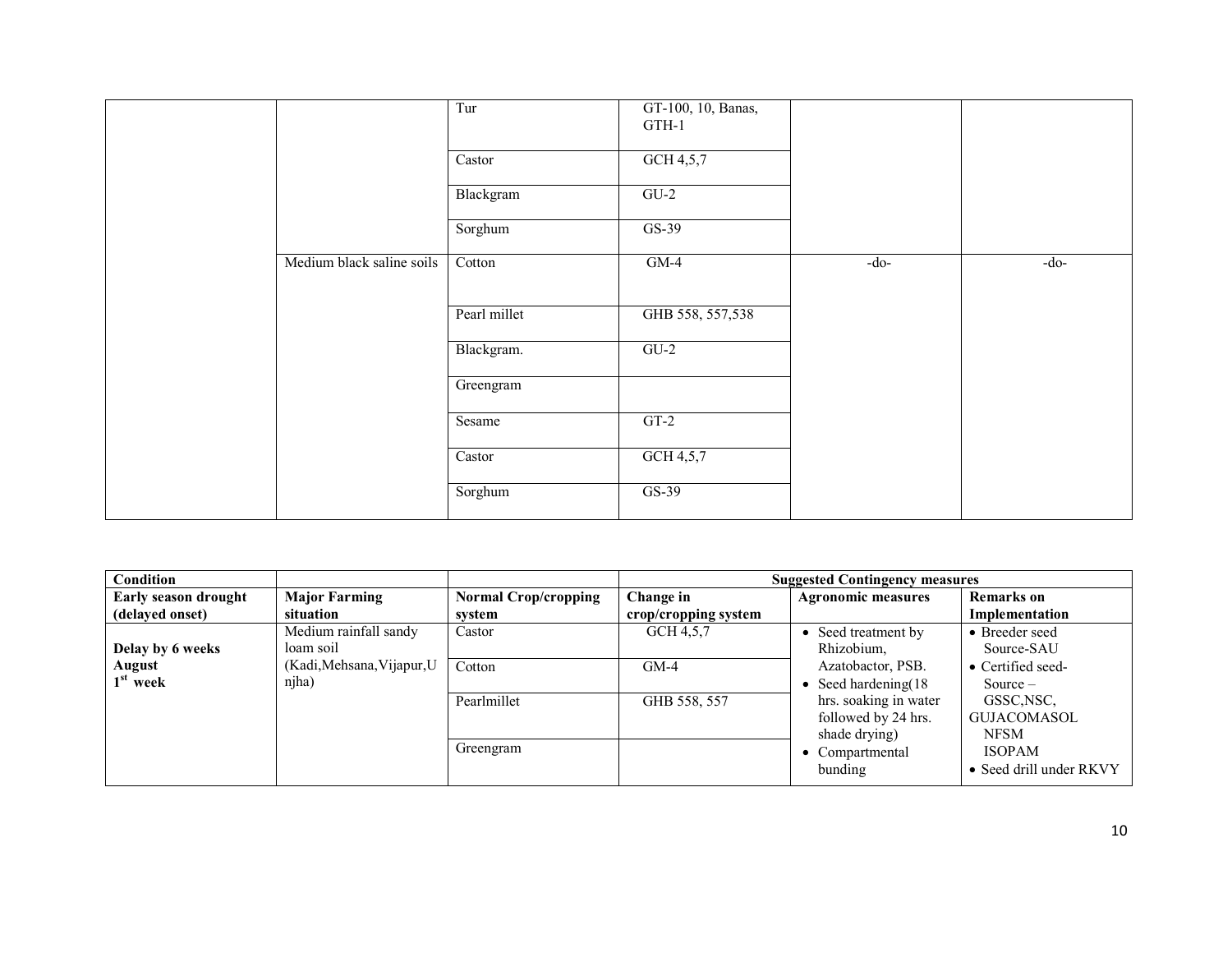|  |                                                        | Blackgram<br>Paddy | $GU-2$<br>GR-11,12 &13                  | • Conservation furrow<br>• Wider spacing<br>• Line sowing<br>• Weed control<br>• Intercultivation<br>• Water harvesting<br>(farm pond)<br>• Fertilizer reduction by<br>30% |        |
|--|--------------------------------------------------------|--------------------|-----------------------------------------|----------------------------------------------------------------------------------------------------------------------------------------------------------------------------|--------|
|  | Low rain fall sandy to<br>sandy loam soil<br>(Kheralu, | Bajra<br>Castor    | GHB 558, 577<br>GCH 4,5,7               | $-do$                                                                                                                                                                      | $-do-$ |
|  | Visnagar,<br>Satalasana,<br>Vadnagar)                  | Cotton             | $GM-4$                                  |                                                                                                                                                                            |        |
|  |                                                        | Fennel             | $GF-1, 2&3$                             |                                                                                                                                                                            |        |
|  |                                                        | Groundnut          |                                         |                                                                                                                                                                            |        |
|  |                                                        | Greengram          |                                         |                                                                                                                                                                            |        |
|  |                                                        | Blackgram          | $GU-2$                                  |                                                                                                                                                                            |        |
|  |                                                        | Tur                | GT-100, 10, Banas, GTH-<br>$\mathbf{1}$ |                                                                                                                                                                            |        |
|  | Low rain fall, medium                                  | Cotton             | $GM-4$                                  | $-do-$                                                                                                                                                                     | $-do-$ |
|  | black saline soil<br>(Becharaji)                       | Pearl millet       | GHB 558, 557,538                        |                                                                                                                                                                            |        |
|  |                                                        | Blackgram.         | $GU-2$                                  |                                                                                                                                                                            |        |
|  |                                                        | Greengram          | K-851                                   |                                                                                                                                                                            |        |
|  |                                                        | Sorghum            | $GS-39$                                 |                                                                                                                                                                            |        |
|  |                                                        | Sesame             | $GT-2$                                  |                                                                                                                                                                            |        |
|  |                                                        | Castor             | GCH 4,5,7                               |                                                                                                                                                                            |        |
|  |                                                        |                    |                                         |                                                                                                                                                                            |        |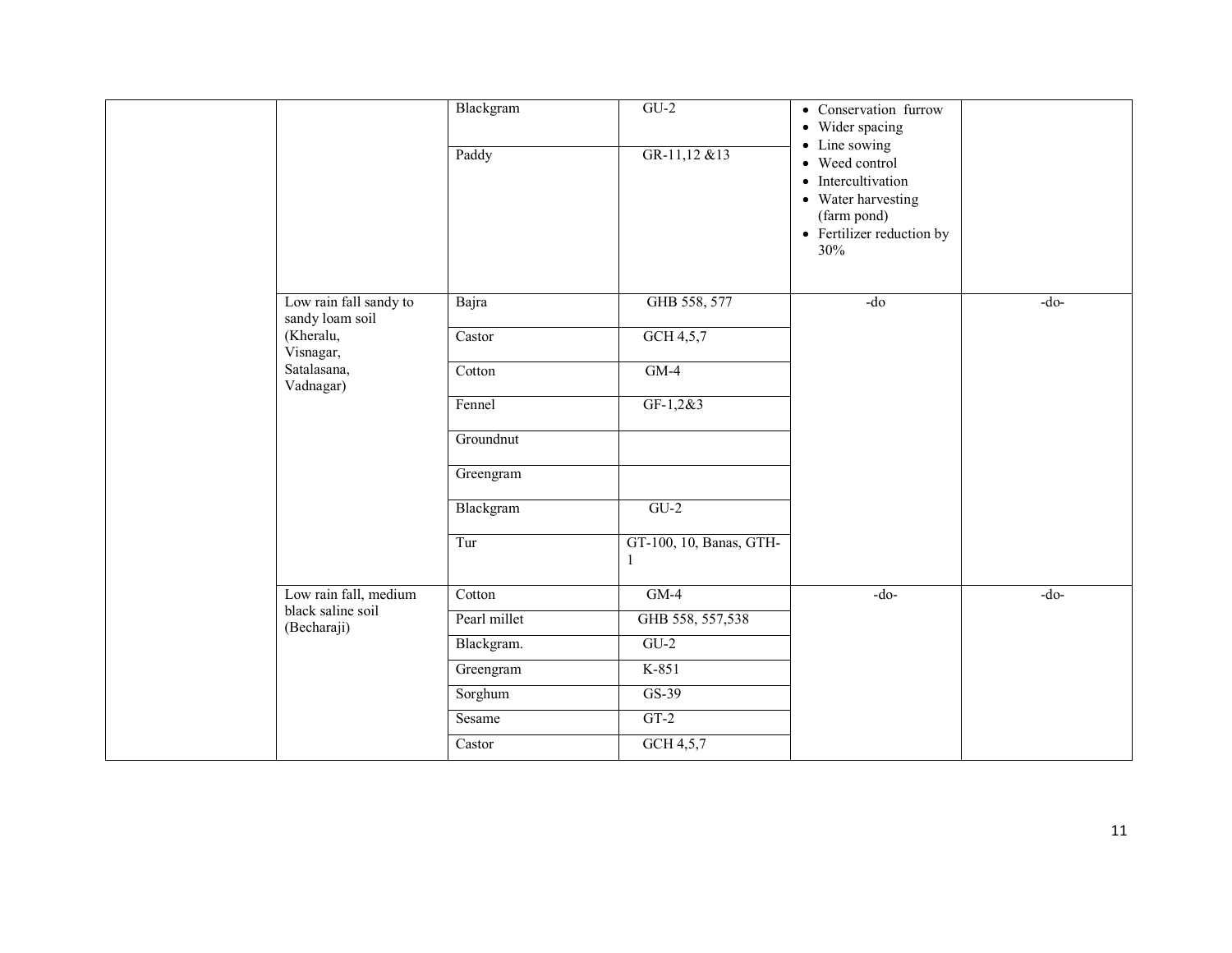| <b>Condition</b>       |                                     |                             |                         | <b>Suggested Contingency measures</b>                                                                                                                                      |                                                 |  |  |  |
|------------------------|-------------------------------------|-----------------------------|-------------------------|----------------------------------------------------------------------------------------------------------------------------------------------------------------------------|-------------------------------------------------|--|--|--|
| Early season drought   | <b>Major Farming</b>                | <b>Normal Crop/cropping</b> | Change in               | <b>Agronomic measures</b>                                                                                                                                                  | <b>Remarks on Implementation</b>                |  |  |  |
| (delayed onset)        | situation                           | system                      | crop/cropping system    |                                                                                                                                                                            |                                                 |  |  |  |
| Delay by               | Medium rainfall sandy<br>loam soils | Castor<br>Cotton            | GCH $4,5,7$<br>$GM-4$   | • Seed treatment by<br>Rhizobium,                                                                                                                                          | • Breeder seed<br>Source-SAU                    |  |  |  |
| 8 weeks                |                                     | Pearlmillet                 | GHB 558, 557            | Azatobactor, PSB.<br>$\bullet$ Seed hardening(18                                                                                                                           | • Certified seed-<br>Source-                    |  |  |  |
| (August<br>$3rd$ week) |                                     | Greengram                   |                         | hrs. soaking in water<br>followed by 24 hrs.<br>shade drying)                                                                                                              | GSSC, NSC,<br><b>GUJACOMASOL</b><br><b>NFSM</b> |  |  |  |
|                        |                                     | Blackgram bean              | $GU-2$                  | • Compartmental<br>bunding                                                                                                                                                 | <b>ISOPAM</b><br>• Seed drill under RKVY        |  |  |  |
|                        |                                     | Paddy                       | GR-11,12 &13            | • Conservation furrow<br>• Wider spacing<br>• Line sowing<br>• Weed control<br>• Intercultivation<br>• Water harvesting<br>(farm pond)<br>• Fertilizer reduction by<br>50% |                                                 |  |  |  |
|                        | Sandy to sandy loam soils           | Bajra                       | GHB 558, 577            | $-do-$                                                                                                                                                                     | $-do-$                                          |  |  |  |
|                        |                                     | Castor                      | GCH 4,5,7               |                                                                                                                                                                            |                                                 |  |  |  |
|                        |                                     | Cotton                      | $GM-4$                  |                                                                                                                                                                            |                                                 |  |  |  |
|                        |                                     | Fennel                      | $GF-1, 2&3$             |                                                                                                                                                                            |                                                 |  |  |  |
|                        |                                     | Groundnut                   |                         |                                                                                                                                                                            |                                                 |  |  |  |
|                        |                                     | Greengram                   |                         |                                                                                                                                                                            |                                                 |  |  |  |
|                        |                                     | Blackgram                   | $GU-2$                  |                                                                                                                                                                            |                                                 |  |  |  |
|                        |                                     | Sorghum                     | $GS-39$                 |                                                                                                                                                                            |                                                 |  |  |  |
|                        |                                     | Tur                         | GT-100, 10, Banas, GTH- |                                                                                                                                                                            |                                                 |  |  |  |
|                        | Medium black saline soils           | Cotton                      | $GM-4$                  | $-do-$                                                                                                                                                                     | $-do-$                                          |  |  |  |
|                        |                                     | Pearl millet                | GHB 558, 557,538        |                                                                                                                                                                            |                                                 |  |  |  |
|                        |                                     | Blackgram.                  | $GU-2$                  |                                                                                                                                                                            |                                                 |  |  |  |
|                        |                                     | Greengram                   |                         |                                                                                                                                                                            |                                                 |  |  |  |
|                        |                                     | Sesame                      | $GT-2$                  |                                                                                                                                                                            |                                                 |  |  |  |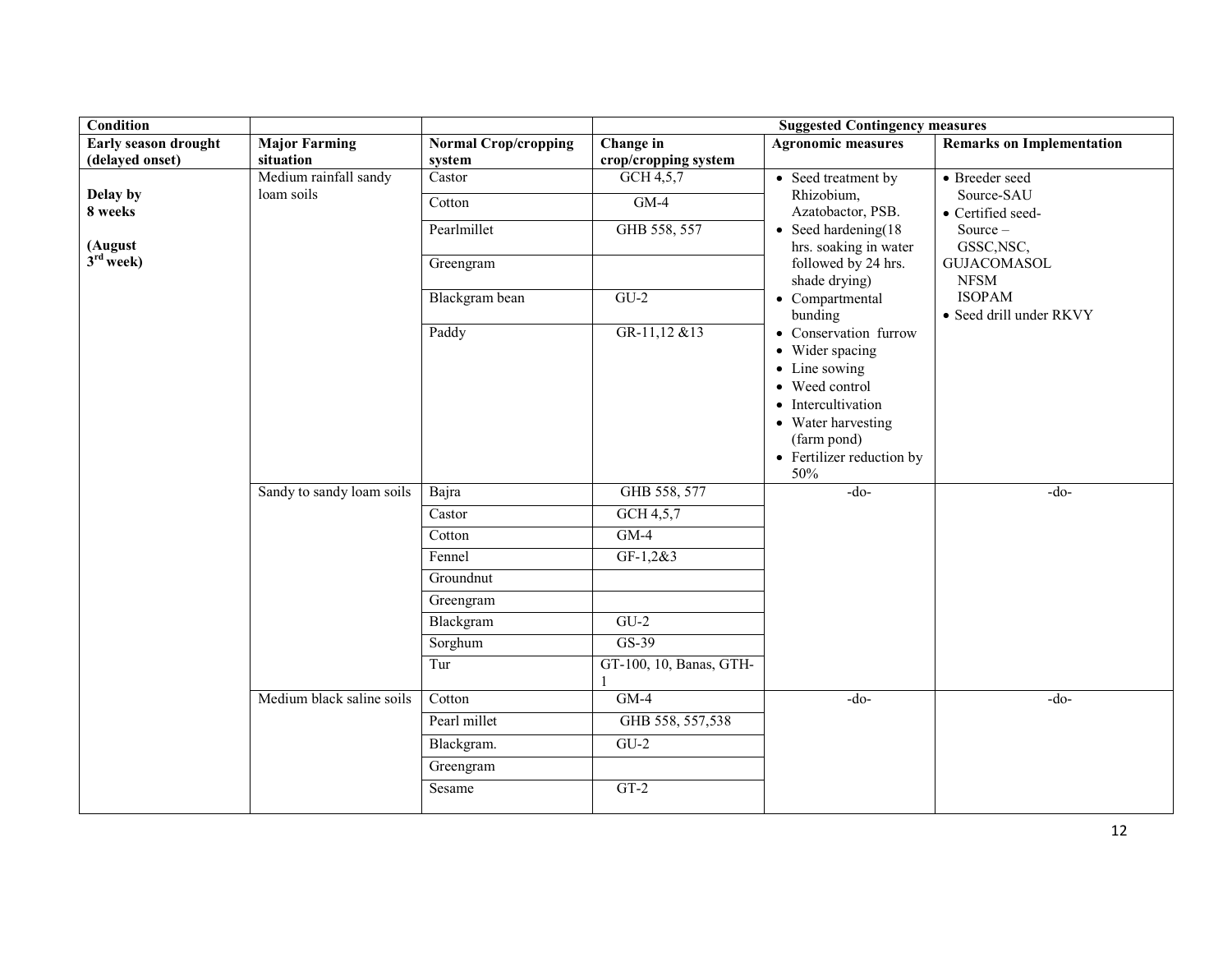|  | Sorghum<br>$\sim$ | $\cap$ $\cap$<br>US-35   |  |
|--|-------------------|--------------------------|--|
|  | Castor            | $CCTI + F$<br>UUH<br>. ب |  |
|  |                   |                          |  |

| <b>Condition</b>                                                                                                                                                    |                                |                                                                                 |                                                                                                                                                                                                                                | <b>Suggested Contingency measures</b>                                                                                                                                                                                                                                                  |                                                                                                                                                                                                                           |
|---------------------------------------------------------------------------------------------------------------------------------------------------------------------|--------------------------------|---------------------------------------------------------------------------------|--------------------------------------------------------------------------------------------------------------------------------------------------------------------------------------------------------------------------------|----------------------------------------------------------------------------------------------------------------------------------------------------------------------------------------------------------------------------------------------------------------------------------------|---------------------------------------------------------------------------------------------------------------------------------------------------------------------------------------------------------------------------|
| Early season drought<br>(Normal onset)                                                                                                                              | <b>Major Farming situation</b> | <b>Normal Crop/cropping</b><br>system                                           | Crop management                                                                                                                                                                                                                | Soil nutrient & moisture<br>conservation measues                                                                                                                                                                                                                                       | <b>Remarks</b> on<br>Implementation                                                                                                                                                                                       |
| Normal onset followed by<br>15-20 days dry spell after<br>sowing leading to poor<br>germination/crop stand<br>etc.<br>Normal on set 3 <sup>rd</sup> week of<br>June | Sandy loam soils               | Castor<br>Cotton<br>Pearlmillet Greengram<br>Blackgram<br>Paddy                 | • Maintain the plant<br>population by gap filling<br>$&$ thinning<br>$\bullet$ Re-sowing<br>· Life saving irrigation<br>through MIS<br>· Weed control<br>$\bullet$ Interculturing<br>· Soil mulch by shallow<br>interculturing | • Restrict the fertilizer<br>application if moisture is<br>insufficient<br>$\bullet$ <i>In situ</i> moisture<br>conservation by opening<br>deep furrow<br>• Mulching<br>• Keep one plant per hill<br>Compartmental bunding<br>Chemical weed control<br>$\bullet$<br>• Water harvesting | • Supply interculturing<br>implements under RKVY<br>• Supply of mulching<br>material through Govt.<br>agencies on subsides rate.<br>• Breeder seed from SAUs<br>• Certified seeds from<br>GSSC, NSC, GUJCOMAS<br>OL, NSFM |
|                                                                                                                                                                     | Sandy to sandy loam soils      | Bajra,<br>Castor<br>Cotton<br>Fennel<br>Groundnut Greengram<br>Blackgram<br>Tur | $-do-$                                                                                                                                                                                                                         | -do-                                                                                                                                                                                                                                                                                   | $-do-$                                                                                                                                                                                                                    |
|                                                                                                                                                                     | Medium black saline soils      | Cotton<br>Pearl millet Blackgram.<br>greengram<br>Sesame                        | $-do-$                                                                                                                                                                                                                         | $-do-$                                                                                                                                                                                                                                                                                 | $-do-$                                                                                                                                                                                                                    |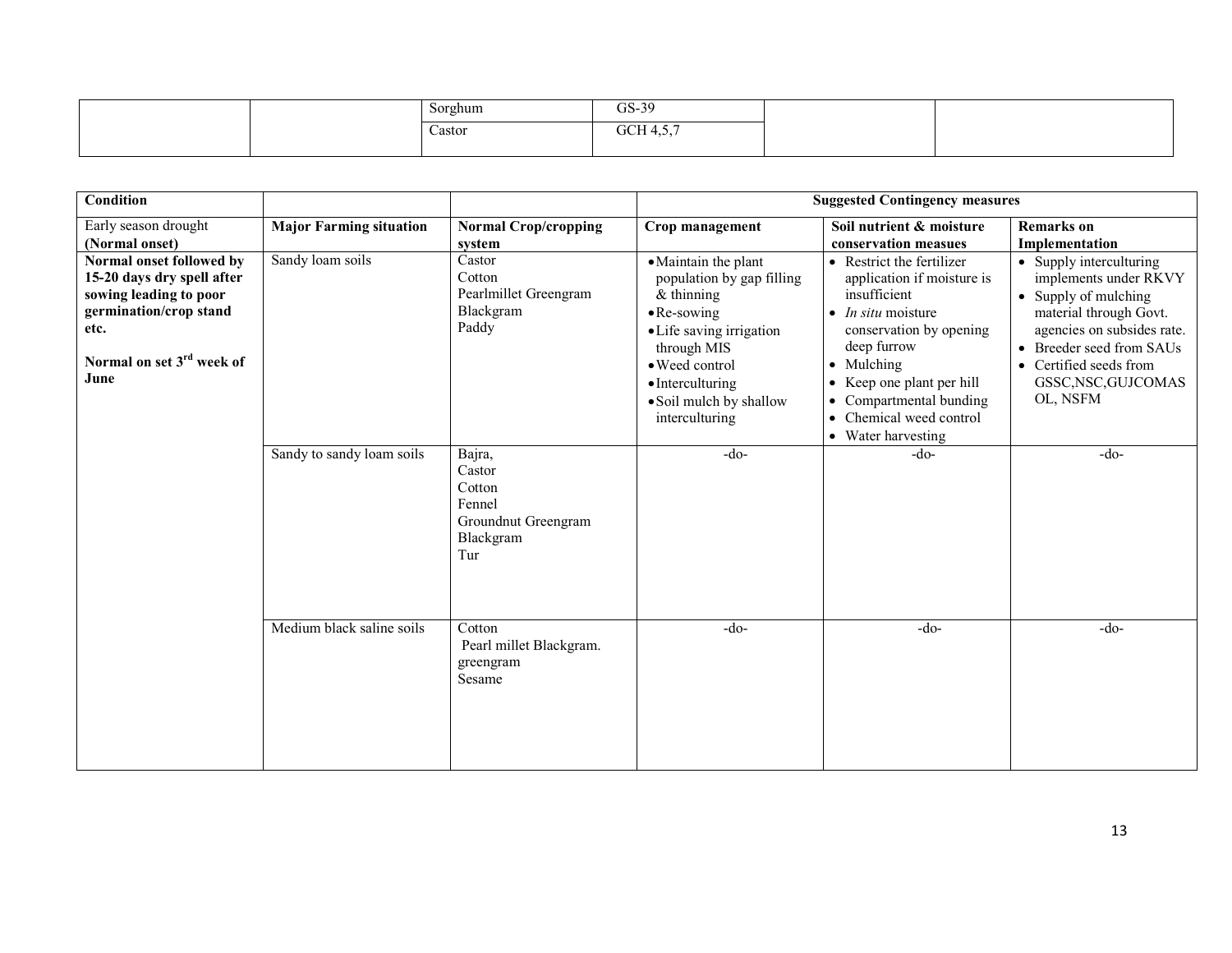| <b>Condition</b>           |                                |                                                                        |                                                                                                                                                                                                                                                                                                                                                                                                               | <b>Suggested Contingency measures</b>                                                                                                             |                                                                                                                                                                                                                 |
|----------------------------|--------------------------------|------------------------------------------------------------------------|---------------------------------------------------------------------------------------------------------------------------------------------------------------------------------------------------------------------------------------------------------------------------------------------------------------------------------------------------------------------------------------------------------------|---------------------------------------------------------------------------------------------------------------------------------------------------|-----------------------------------------------------------------------------------------------------------------------------------------------------------------------------------------------------------------|
| Mid season drought (long   | <b>Major Farming situation</b> | <b>Normal Crop/cropping</b>                                            | Crop management                                                                                                                                                                                                                                                                                                                                                                                               | Soil nutrient & moisture                                                                                                                          | <b>Remarks</b> on                                                                                                                                                                                               |
| dry spell, consecutive 2   |                                | system                                                                 |                                                                                                                                                                                                                                                                                                                                                                                                               | conservation measues                                                                                                                              | Implementation                                                                                                                                                                                                  |
| weeks rainless $(>2.5$ mm) |                                |                                                                        |                                                                                                                                                                                                                                                                                                                                                                                                               |                                                                                                                                                   |                                                                                                                                                                                                                 |
| period)                    |                                |                                                                        |                                                                                                                                                                                                                                                                                                                                                                                                               |                                                                                                                                                   |                                                                                                                                                                                                                 |
| At vegetative stage        | Sandy loam soils               | Castor<br>Cotton<br>Pearlmillet<br>Greengram Blackgram<br>Paddy        | • Reduce the plant<br>population by 15 to 20% by<br>uprooting and use as mulch<br>or fodder<br>• Shallow interculturing<br>• Harvest one row of<br>pearlmillet at an interval of<br>3 lines and use as fodder.<br>• Alternate furrow irrigation<br>in castor & cotton<br>• Life saving irrigation<br>through micro irrigation<br>systems<br>• Use antitransparents<br>(Kaolin $(a)$ 5%)<br>• Removal of weeds | • Post pone top dressing of<br>fertilizer<br>• Soil mulching<br>• Conservation furrow<br>• Removal of lower<br>matured leaves and use as<br>mulch | • Supply of implements<br>under RKVY<br>• Farm pond through<br>IWSM programme<br>• Harvesting of crop lines<br>under NAREGA<br>• Supply of mulching<br>material through Govt.<br>agencies in subsides<br>rates. |
|                            | Sandy to sandy loam soils      | Bajra                                                                  | $-do-$                                                                                                                                                                                                                                                                                                                                                                                                        | $-do-$                                                                                                                                            | $-do-$                                                                                                                                                                                                          |
|                            |                                | Castor,<br>Cotton<br>Fennel<br>Groundnut Greengram<br>Blackgram<br>Tur |                                                                                                                                                                                                                                                                                                                                                                                                               |                                                                                                                                                   |                                                                                                                                                                                                                 |
|                            | Medium black saline soils      | Cotton<br>Pearl millet<br>Blackgram. greengram<br>Sesame               | $-do-$                                                                                                                                                                                                                                                                                                                                                                                                        | $-do-$                                                                                                                                            | $-do-$                                                                                                                                                                                                          |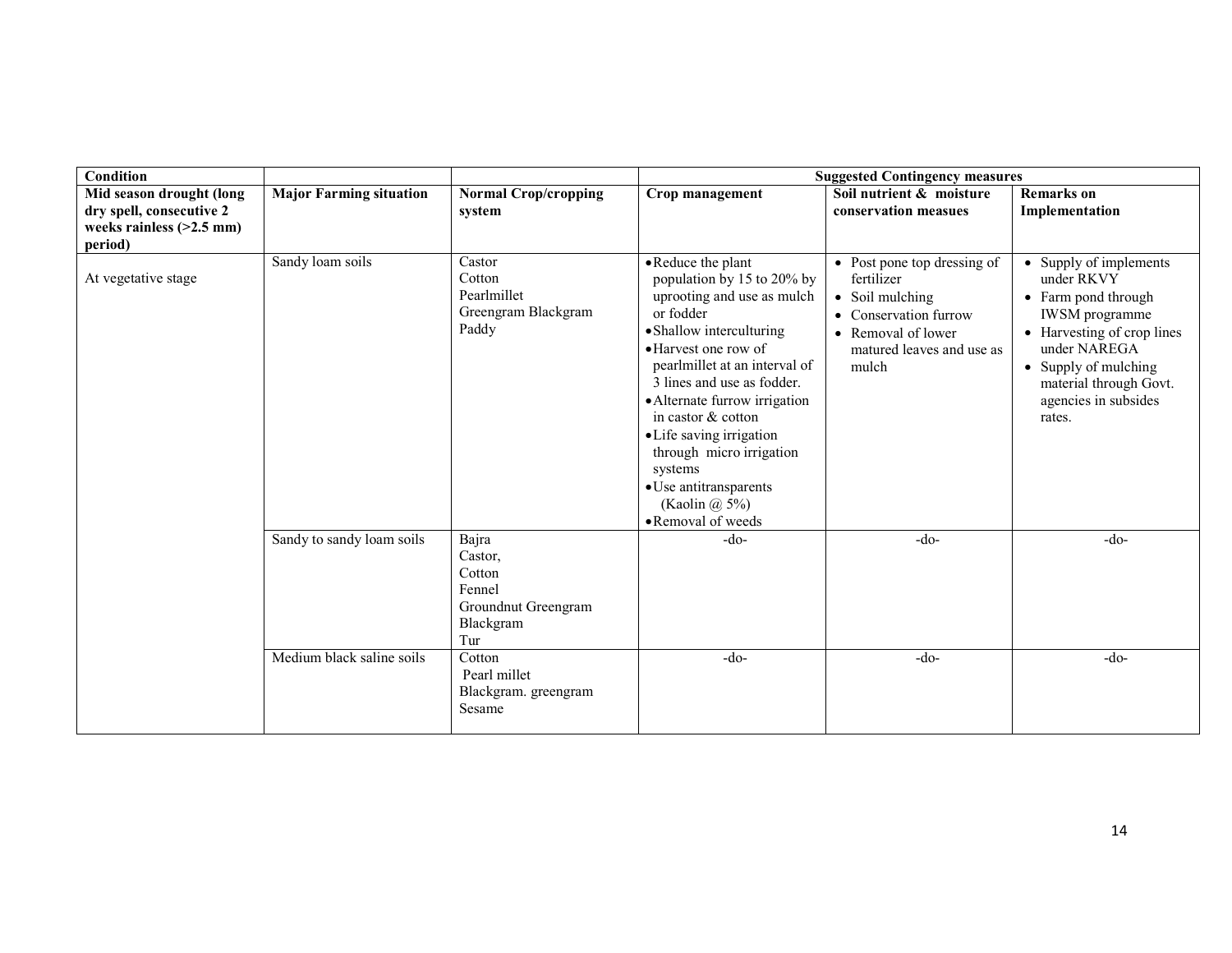| <b>Condition</b>                |                                   |                                                                                     |                                                                                                                                                                                                                                                                                                                                                                                                                                                                                                                        | <b>Suggested Contingency measures</b>                                           |                                                                                                                                                                                               |
|---------------------------------|-----------------------------------|-------------------------------------------------------------------------------------|------------------------------------------------------------------------------------------------------------------------------------------------------------------------------------------------------------------------------------------------------------------------------------------------------------------------------------------------------------------------------------------------------------------------------------------------------------------------------------------------------------------------|---------------------------------------------------------------------------------|-----------------------------------------------------------------------------------------------------------------------------------------------------------------------------------------------|
| Mid season<br>drought (long     | <b>Major Farming</b><br>situation | <b>Normal Crop/cropping</b><br>system                                               | Crop management                                                                                                                                                                                                                                                                                                                                                                                                                                                                                                        | Soil nutrient & moisture<br>conservation measues                                | <b>Remarks</b> on<br>Implementation                                                                                                                                                           |
| dry spell)                      |                                   |                                                                                     |                                                                                                                                                                                                                                                                                                                                                                                                                                                                                                                        |                                                                                 |                                                                                                                                                                                               |
| At flowering/<br>fruiting stage | Sandy loam soils                  | Castor<br>Cotton<br>Pearlmillet<br>Greengram<br>Blackgram bean<br>Paddy             | • Reduce the plant population by 15 to 20% by<br>uprooting and use as mulch or fodder<br>• Harvest one row of pearlmillet at an interval of 3<br>lines and use as fodder.<br>• Alternate furrow irrigation in castor $&$ cotton<br>Life saving irrigation through MIS<br>$\bullet$<br>• Spraying of Antitransparents<br>(Kaolin $(a)$ 5%)<br>• Harvest at physiological maturity stage<br>• Harvest pods of cowpea, clusterbean, and sale<br>them for vegetable and domestic use<br>• Barren plants/tillers harvesting | • Postpone top dressing<br>of fertilizer in<br>pearlmillet, paddy and<br>cotton | • Procure the labours for<br>the harvesting of crops<br>harvesting of crop under<br><b>NAREGA</b><br>• Supply of mulching<br>material through Govt.<br>agencies in subsides<br>rates.         |
|                                 | Sandy to sandy<br>loam soils      | Bajra,<br>Castor,<br>Cotton<br>Fennel<br>Groundnut<br>Greengram<br>Blackgram<br>Tur | $-do-$                                                                                                                                                                                                                                                                                                                                                                                                                                                                                                                 | $-do-$                                                                          | • Procure the labours for<br>the harvesting of crops<br>harvesting of crop under<br><b>NAREGA</b><br>Supply of mulching<br>material through Govt.<br>agencies in subsides<br>rates.           |
|                                 | Medium black<br>saline soils      | Cotton<br>Pearl millet,<br>Blackgram<br>greengram<br>Sesame                         | $-do-$                                                                                                                                                                                                                                                                                                                                                                                                                                                                                                                 | $-do-$                                                                          | • Procure the labours for<br>the harvesting of crops<br>harvesting of crop under<br><b>NAREGA</b><br>$\bullet$ Supply of mulching<br>material through Govt.<br>agencies in subsides<br>rates. |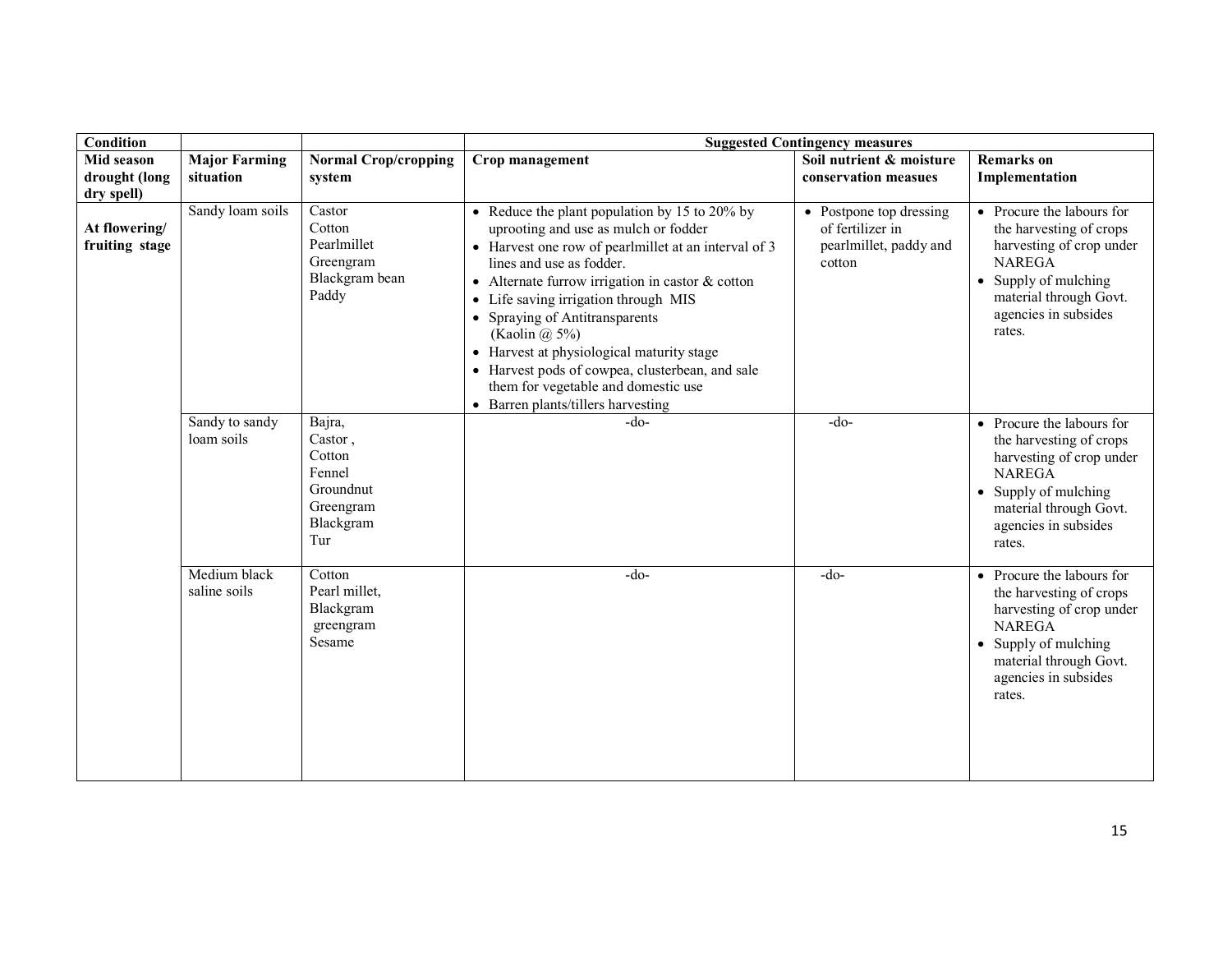| Condition                                                         |                                   |                                                                    |                                                                                                                                                                                                                                                                                                                                                                                                                                                                                                                                                                             | <b>Suggested Contingency measures</b>                            |                                                                                               |
|-------------------------------------------------------------------|-----------------------------------|--------------------------------------------------------------------|-----------------------------------------------------------------------------------------------------------------------------------------------------------------------------------------------------------------------------------------------------------------------------------------------------------------------------------------------------------------------------------------------------------------------------------------------------------------------------------------------------------------------------------------------------------------------------|------------------------------------------------------------------|-----------------------------------------------------------------------------------------------|
| <b>Terminal</b><br>drought<br>(Early<br>withdrawal of<br>monsoon) | <b>Major Farming</b><br>situation | <b>Normal</b><br><b>Crop/cropping system</b>                       | Crop management                                                                                                                                                                                                                                                                                                                                                                                                                                                                                                                                                             | Rabi Crop planning                                               | <b>Remarks</b> on<br>Implementation                                                           |
| At maturity<br>stage                                              | Sandy loam soils                  | Castor<br>Cotton<br>Pearlmillet<br>Greengram<br>Blackgram<br>Paddy | • Reduce the plant population in pearlmillet<br>by 15 to 20% by uprooting and use as mulch or<br>fodder<br>• Harvest one row of bajra at an interval of 3 lines<br>and use as fodder.<br>• Alternate furrow irrigation in castor $&$ cotton<br>• Life saving irrigation through MIS<br>• Spraying of Antitransparents<br>(Kaolin $\omega$ , 5%)<br>• Harvest at physiological maturity stage<br>• Harvest, pods of cowpea, clusterbean, tur and sell<br>them for vegetable and domestic use<br>• Barren plants/tillers harvesting<br>• Reduce the leaf can<br>opy by $20\%$ | • Land preparation for<br>rabi crops<br>• Procurements of inputs | • Breeder seeds from SAUs<br>• Certified seed from<br>GSSC, NSC, GUJACOMA<br><b>SOL, NFSM</b> |
|                                                                   | Sandy to sandy<br>loam soils      | Cotton<br>Pearl millet<br>Blackgram                                | $-do-$                                                                                                                                                                                                                                                                                                                                                                                                                                                                                                                                                                      | • Land preparation for<br>rabi crops<br>• Procurements of inputs | • Breeder seeds from SAUs<br>• Certified seed from<br>GSSC, NSC, GUJACOMA<br><b>SOL, NFSM</b> |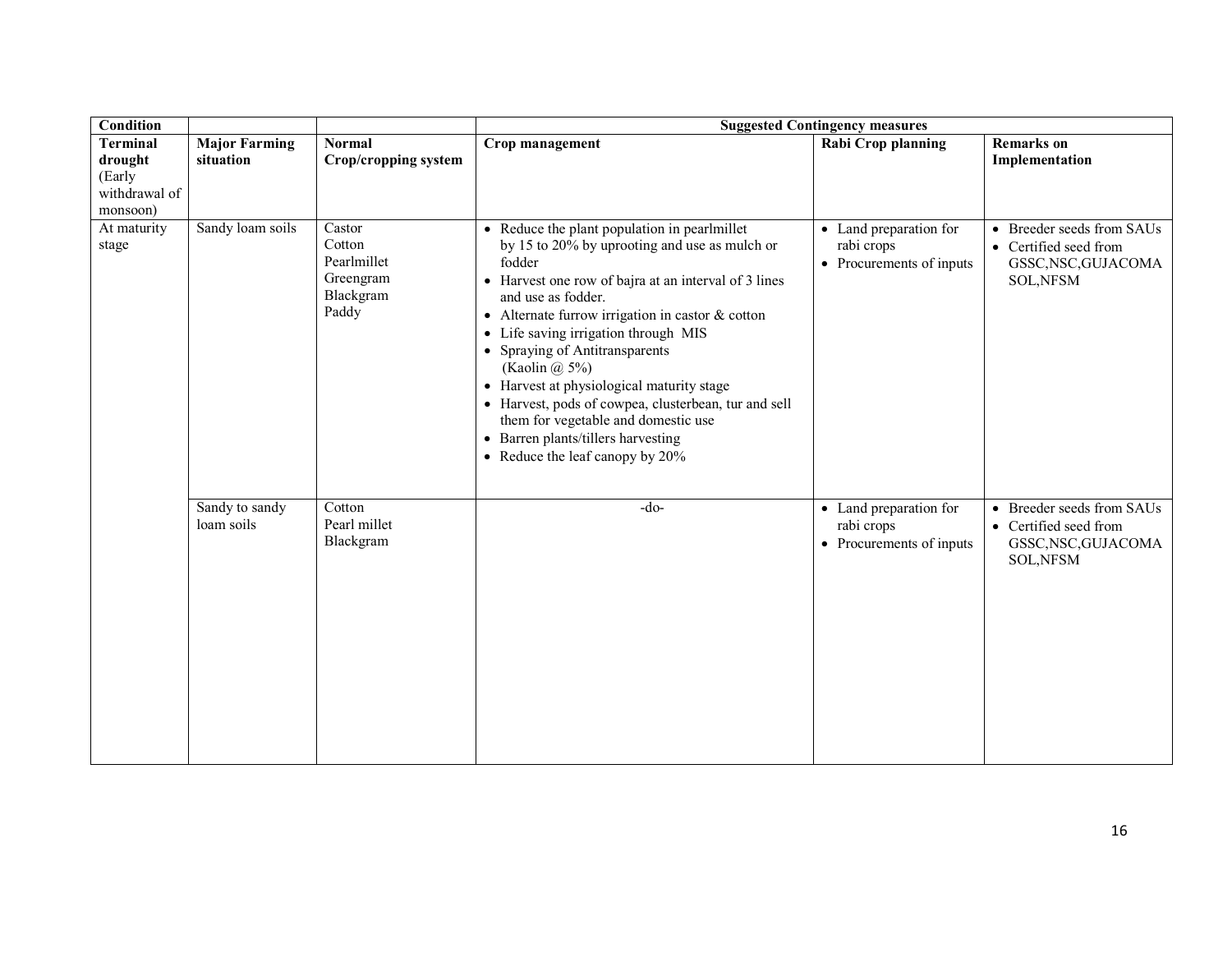| Medium black<br>saline soils | Cotton<br>Pearl millet<br>Blackgram. Bean,<br>greengram<br><b>Sesame</b> | -do- | Land preparation for<br>rabi crops<br>Procurements of inputs | Breeder seeds<br>from SAUs<br>Certified seed<br>from<br>GSSC, NSC, GUJA |
|------------------------------|--------------------------------------------------------------------------|------|--------------------------------------------------------------|-------------------------------------------------------------------------|
|                              | Blackgram                                                                |      |                                                              | <b>COMASOL, NFS</b><br>M                                                |

#### 2.1.2Drought - Irrigated situation

| Condition                   |                      |                             |                         | <b>Suggested Contingency measures</b> |                |
|-----------------------------|----------------------|-----------------------------|-------------------------|---------------------------------------|----------------|
|                             | <b>Major Farming</b> | <b>Normal Crop/cropping</b> | Change in crop/cropping | Agronomic                             | Remarks on     |
|                             | situation            | svstem                      | system                  | measures                              | Implementation |
| Delayed release of water in |                      |                             |                         |                                       |                |
| canals due to low rainfall  |                      |                             | NOT APPLICABLE          |                                       |                |

| Condition                       |                      |                             |                         | <b>Suggested Contingency measures</b> |                   |  |
|---------------------------------|----------------------|-----------------------------|-------------------------|---------------------------------------|-------------------|--|
|                                 | <b>Major Farming</b> | <b>Normal Crop/cropping</b> | Change in crop/cropping | Agronomic                             | <b>Remarks</b> on |  |
|                                 | situation            | system                      | system                  | measures                              | Implementation    |  |
| Limited release of water in     |                      |                             |                         |                                       |                   |  |
| Non Non release of water        |                      | NOT APPLICABLE              |                         |                                       |                   |  |
| incanals under delayed onset of |                      |                             |                         |                                       |                   |  |
| moonson in catchment            |                      |                             |                         |                                       |                   |  |

| Condition                      |                      |                             |                         | <b>Suggested Contingency measures</b> |                |  |  |
|--------------------------------|----------------------|-----------------------------|-------------------------|---------------------------------------|----------------|--|--|
|                                | <b>Major Farming</b> | <b>Normal Crop/cropping</b> | Change in crop/cropping | Agronomic                             | Remarks on     |  |  |
|                                | situation            | svstem                      | system                  | measures                              | Implementation |  |  |
| Non release of water in canals |                      |                             |                         |                                       |                |  |  |
| under delayed onset of         |                      | NOT APPLICABLE              |                         |                                       |                |  |  |
| monsoon in catchment           |                      |                             |                         |                                       |                |  |  |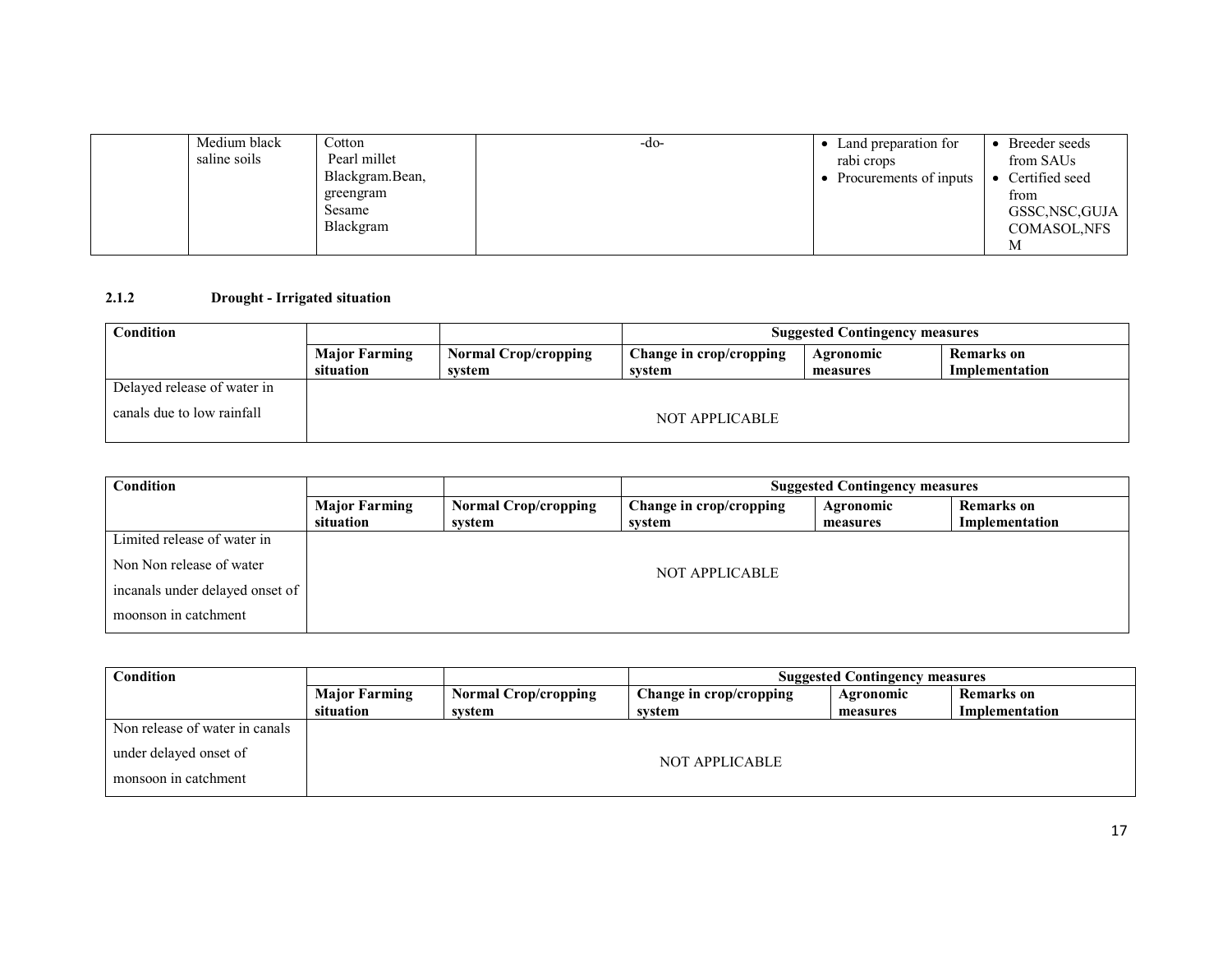| <b>Condition</b>                 |                      |                             |                         | <b>Suggested Contingency measures</b> |                                  |
|----------------------------------|----------------------|-----------------------------|-------------------------|---------------------------------------|----------------------------------|
|                                  | <b>Major Farming</b> | <b>Normal Crop/cropping</b> | Change in crop/cropping | Agronomic                             | <b>Remarks on Implementation</b> |
|                                  | situation            | svstem                      | system                  | measures                              |                                  |
| Lack of inflows into tanks due   |                      |                             |                         |                                       |                                  |
| to insufficient/delayed onset of |                      |                             | <b>NOT APPLICABLE</b>   |                                       |                                  |
| monsoon                          |                      |                             |                         |                                       |                                  |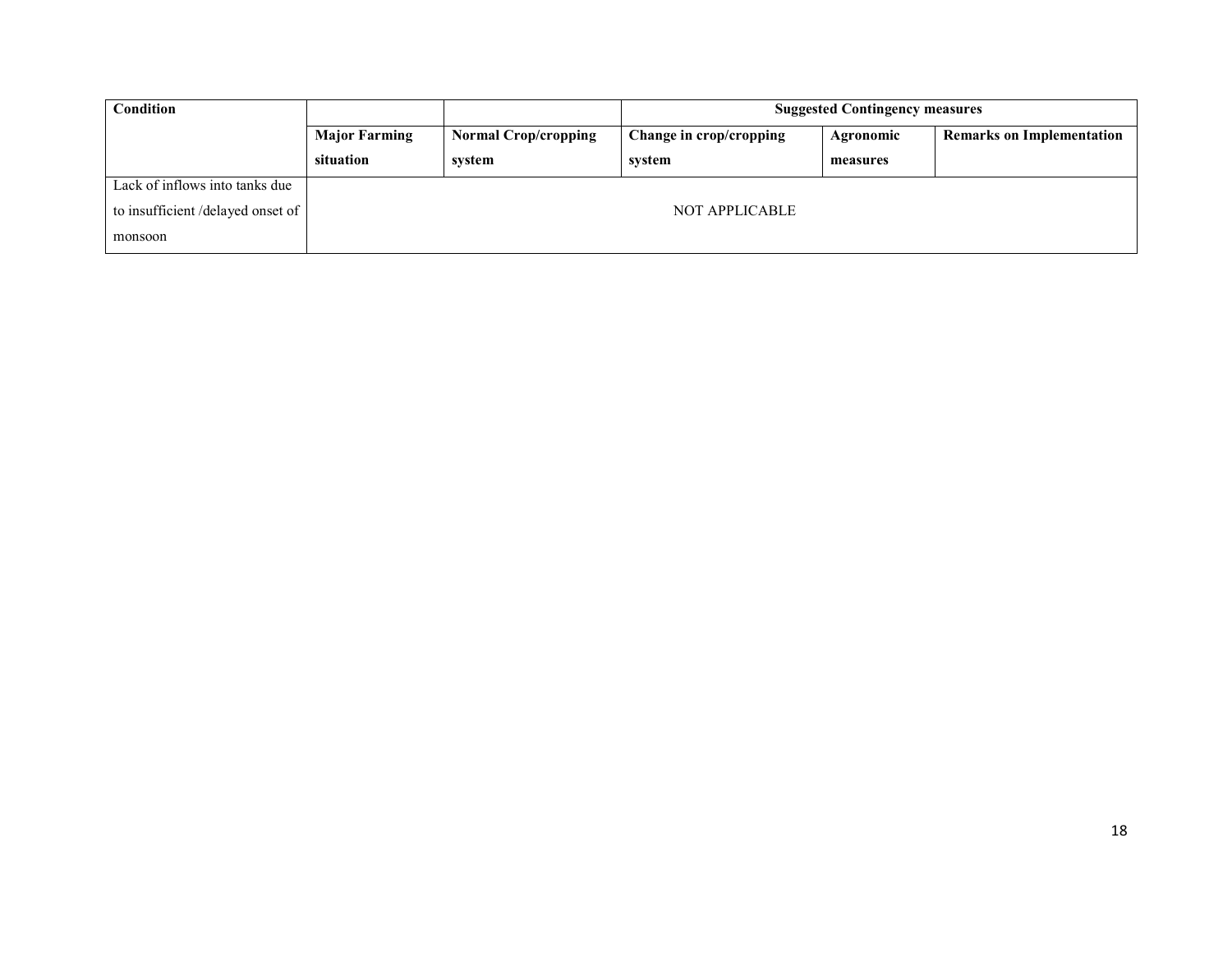| Condition                                                                                                                                 | <b>Suggested Contingency measures</b> |                                                                                    |                                                                                                                                                                                                                     |                                                                                                                                                                                                                                                                                                                                                                                                                            |                                                       |
|-------------------------------------------------------------------------------------------------------------------------------------------|---------------------------------------|------------------------------------------------------------------------------------|---------------------------------------------------------------------------------------------------------------------------------------------------------------------------------------------------------------------|----------------------------------------------------------------------------------------------------------------------------------------------------------------------------------------------------------------------------------------------------------------------------------------------------------------------------------------------------------------------------------------------------------------------------|-------------------------------------------------------|
|                                                                                                                                           | <b>Major Farming</b><br>situation     | <b>Normal Crop/cropping</b><br>system                                              | Change in crop/cropping<br>system                                                                                                                                                                                   | <b>Agronomic measures</b>                                                                                                                                                                                                                                                                                                                                                                                                  | <b>Remarks</b><br><sub>on</sub><br>Implement<br>ation |
| Insufficient groundwater<br>recharge due to low<br>rainfall                                                                               |                                       |                                                                                    | Not applicable                                                                                                                                                                                                      |                                                                                                                                                                                                                                                                                                                                                                                                                            |                                                       |
| Release of water from<br>canals/tank in the<br>situation of early<br>withdrawal of monsoon<br>or long dry spell of<br>more than one month | Sandy loam soils                      | Castor<br>Cotton<br>Pearlmillet<br>Greengram<br>Blackgram<br>Paddy                 | • Bt cotton +Green gram $(GM -$<br>4)<br>• Castor(GCH $4,5,7$ )<br>$\bullet$ Black gram (GU-2)<br>• Pearl millet(GHB 558, 557)<br>• Paddy (GR-11,12 $& 13$ )                                                        | · Alternate furrow irrigation<br>· Use sprinkler/drip irrigation<br>• Interculture after irrigation<br>• Apply the remain dose of fertilizer after or<br>before irrigation looking to the soil<br>• Mulch the crop after irrigation and<br>interculturing<br>• Use antitranspirant Kaoline $\omega$ 5%                                                                                                                     |                                                       |
|                                                                                                                                           | Sandy to sandy<br>loam soils          | Bajra<br>Castor,<br>Cotton<br>Fennel<br>Groundnut<br>Greengram<br>Blackgram<br>Tur | • Bt cotton +Green gram $(GM -$<br>4)<br>• Castor(GCH $4,5,7$ )<br>$\bullet$ Black gram (GU-2)<br>Pearl millet(GHB 558, 577)<br>• Fennel (GF-1,2&3)<br>• Sorghum $(GS-39)$<br>• Tur (GT-100, 10, Banas,<br>$GTH-1)$ | $-do-$                                                                                                                                                                                                                                                                                                                                                                                                                     |                                                       |
|                                                                                                                                           | Medium black<br>saline soils          | Cotton<br>Pearl millet<br>Blackgram.<br>greengram<br>Sesame                        | • Bt cotton +Green gram $(GM -$<br>$\left( 4\right)$<br>• Castor(GCH $4,5,7$ )<br>Black gram (GU-2)<br>• Pearl millet(GHB 558,<br>557,538)<br>• Sorghum $(GS-39)$<br>• Sesame $(GT-2)$                              | • Reduce the plant population by 15 to 20%<br>by uprooting and use as mulch or fodder<br>• Shallow interculturing<br>• Alternate furrow irrigation<br>• Use sprinkler/drip irrigation<br>• Interculture after irrigation<br>• Apply the remain dose of fertilizer after or<br>before irrigation looking to the soil<br>·Mulch the crop after irrigation and<br>interculturing<br>• Use antitranspirant Kaoline $\omega$ 5% |                                                       |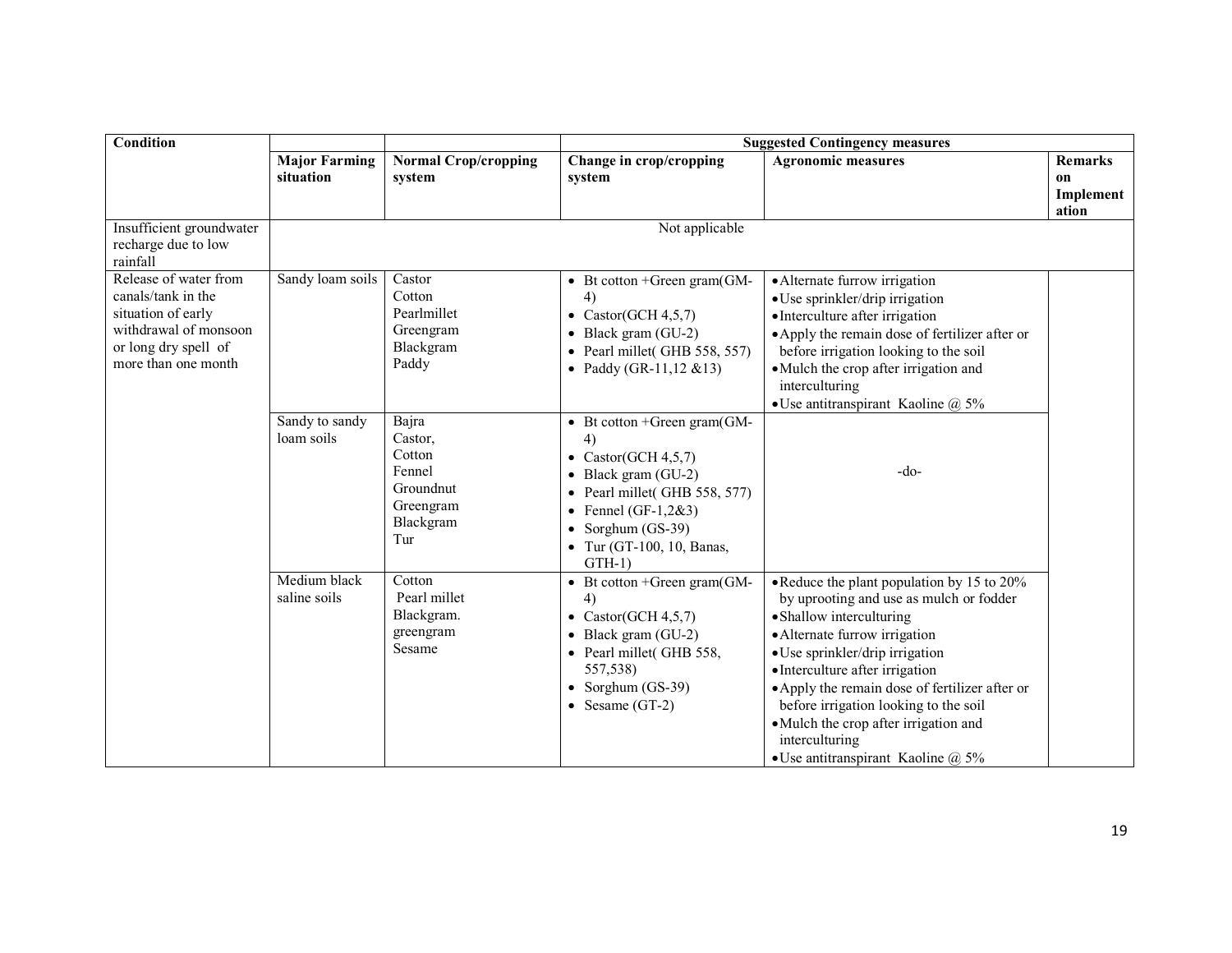#### 2.2 Unusual rains (untimely, unseasonal etc) (for both rainfed and irrigated situations)

|                | <b>Condition</b>                         | <b>Suggested contingency measure</b> |                                                                    |                        |                                                                         |           |                                                   |  |                                  |
|----------------|------------------------------------------|--------------------------------------|--------------------------------------------------------------------|------------------------|-------------------------------------------------------------------------|-----------|---------------------------------------------------|--|----------------------------------|
|                | Continuous high rainfall in a short span |                                      | <b>Vegetative stage</b>                                            |                        | <b>Flowering stage</b>                                                  |           | Crop maturity stage                               |  | Post harvest                     |
|                | leading to water logging                 |                                      |                                                                    |                        |                                                                         |           |                                                   |  |                                  |
|                | Pearlmillet                              | $\bullet$                            | Provide drainage<br>Give the supplement application of N           | $\bullet$<br>$\bullet$ | Provide drainage<br>Give<br>the<br>supplemental                         | $\bullet$ | Drain out the excess rain<br>water                |  | • Shift the<br>product at        |
| $\overline{2}$ | Cotton                                   |                                      | $(a)$ of 25% of RDN.<br>Intercultivation                           |                        | application of N $\omega$ of 25% of $\cdot$<br>RDN.                     |           | Harvest at physiological<br>maturity and sun dry. |  | saffer place at<br>ventilated or |
| 3              | Castor                                   | $\bullet$                            | Weed control                                                       | $\bullet$              | Intercultivation                                                        |           |                                                   |  | dehumidified                     |
| $\overline{4}$ | Pulses                                   | $\bullet$                            | Harvest the rain water for ground<br>water recharge for irrigation | $\bullet$<br>$\bullet$ | Weed control<br>Harvest the rain water for<br>ground water recharge for |           |                                                   |  | store.                           |
| 5              | Sesame                                   |                                      |                                                                    |                        | irrigation                                                              |           |                                                   |  |                                  |
|                | Horticulture                             |                                      |                                                                    |                        |                                                                         |           |                                                   |  |                                  |
|                | Citrus                                   |                                      |                                                                    |                        | $-do-$                                                                  |           |                                                   |  |                                  |
| $\overline{2}$ | Aonla                                    |                                      |                                                                    |                        |                                                                         |           |                                                   |  |                                  |
| 3              | Ber                                      |                                      |                                                                    |                        |                                                                         |           |                                                   |  |                                  |
| $\overline{4}$ | Sapota                                   |                                      |                                                                    |                        |                                                                         |           |                                                   |  |                                  |
| 5              | Mango                                    |                                      |                                                                    |                        |                                                                         |           |                                                   |  |                                  |
|                | Heavy rainfall with high speed winds in  |                                      |                                                                    |                        |                                                                         |           |                                                   |  |                                  |
|                | a short span                             |                                      |                                                                    |                        |                                                                         |           |                                                   |  |                                  |
|                | Pearlmillet                              |                                      |                                                                    |                        | $-do-$                                                                  |           |                                                   |  |                                  |
| $\overline{2}$ | Cotton                                   |                                      |                                                                    |                        |                                                                         |           |                                                   |  |                                  |
| 3              | Castor                                   |                                      |                                                                    |                        |                                                                         |           |                                                   |  |                                  |
| $\overline{4}$ | Pulses                                   |                                      |                                                                    |                        |                                                                         |           |                                                   |  |                                  |
| 5              | Sesame                                   |                                      |                                                                    |                        |                                                                         |           |                                                   |  |                                  |

| Horticulture |                                             |                                       |                           |                   |
|--------------|---------------------------------------------|---------------------------------------|---------------------------|-------------------|
| . ltrus      | • Give mechanical support to trees          | • Give mechanical support             | Drain out the excess rain | Shift the product |
| Aonla        | • Plough the soil for better aeration after | • Plough the soil for better aeration | water                     | at saffer place   |
| Ber          | drainage.                                   | after drainage.                       | Harvest at physiological  | and market it     |
| Sapota       |                                             |                                       | maturity and sun dry.     |                   |
| Mango        |                                             |                                       |                           |                   |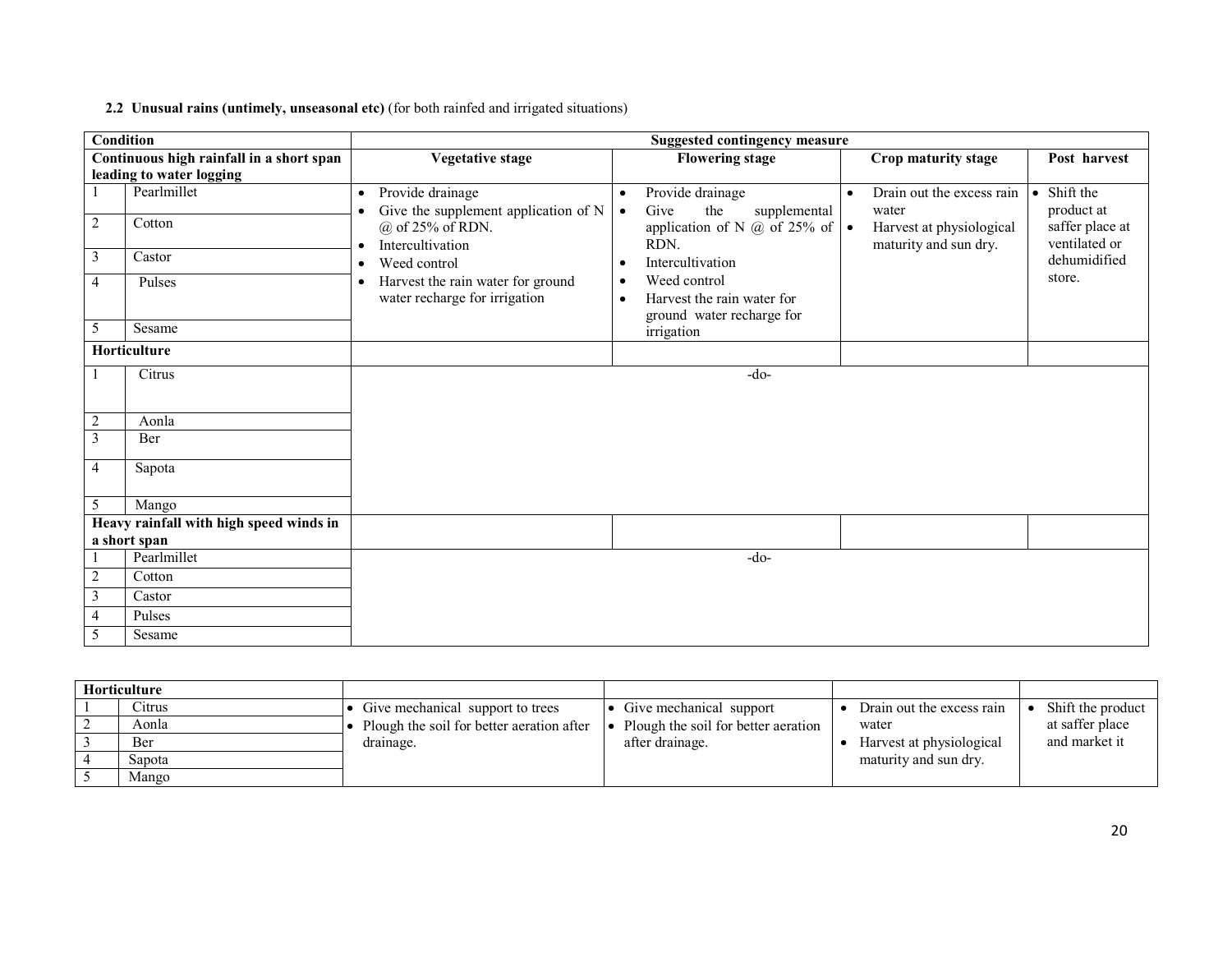#### 2.3 Floods

| Condition                        |                          | Suggested contingency measure |                    |            |  |  |  |
|----------------------------------|--------------------------|-------------------------------|--------------------|------------|--|--|--|
| Transient water logging/ partial | Seedling / nursery stage | Vegetative stage              | Reproductive stage | At harvest |  |  |  |
| inundation                       |                          |                               |                    |            |  |  |  |
| Continuous submergence           |                          |                               |                    |            |  |  |  |
| for more than 2 days             |                          |                               |                    |            |  |  |  |
| Sea water intrusion              |                          | NOT APPLICABLE                |                    |            |  |  |  |

#### 2.4 Extreme events: Heat wave

| <b>Extreme event type</b> | <b>Suggested contingency measure</b>                        |                                                |                                  |                               |  |  |
|---------------------------|-------------------------------------------------------------|------------------------------------------------|----------------------------------|-------------------------------|--|--|
|                           | Seedling / nursery stage                                    | <b>Vegetative stage</b>                        | <b>Reproductive stage</b>        | At harvest                    |  |  |
| <b>Heat Wave</b>          | <b>NA</b>                                                   |                                                |                                  |                               |  |  |
| Pearlmillet               | Use Sprinkler Irrigation System<br>$\bullet$<br>during noon | Use Sprinkler Irrigation System<br>during noon | • Frequent light irrigation      | Harvest the crop              |  |  |
| Cotton                    |                                                             |                                                |                                  |                               |  |  |
| <b>Horticulture</b>       |                                                             |                                                |                                  |                               |  |  |
| Citurs                    |                                                             | Frequent light irrigation<br>$\bullet$         | Mulching<br>$\bullet$            | Harvest the crop<br>$\bullet$ |  |  |
| Sapota                    |                                                             |                                                | Frequent irrigation<br>$\bullet$ |                               |  |  |
| Mango                     |                                                             |                                                |                                  |                               |  |  |
| Cold wave                 |                                                             |                                                |                                  |                               |  |  |
| Frost                     |                                                             |                                                |                                  |                               |  |  |
| <b>Hailstorm</b>          |                                                             | <b>NOT APPLICABLE</b>                          |                                  |                               |  |  |
| Cyclone                   |                                                             |                                                |                                  |                               |  |  |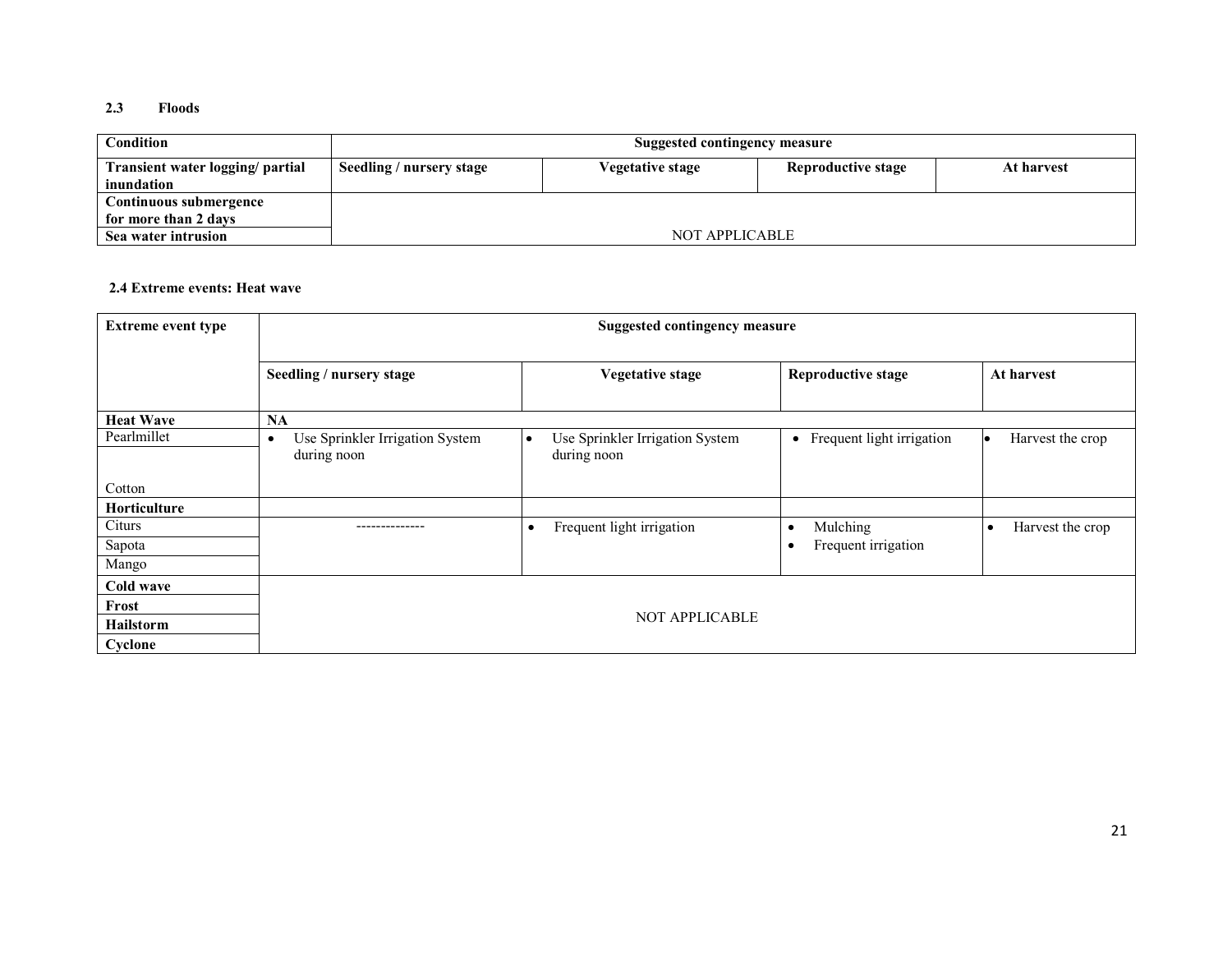#### 2.5Contingent strategies for Livestock, Poultry & Fisheries

## 2.5.1 Livestock

|                                 | <b>Suggested contingency measures</b>                                                                                                                                                                                                                                                                                                                                                                                                                                                                                                                                                              |                                                                                                                                                                                                                                                                                                                           |                                                                                                                                                                                                             |  |  |
|---------------------------------|----------------------------------------------------------------------------------------------------------------------------------------------------------------------------------------------------------------------------------------------------------------------------------------------------------------------------------------------------------------------------------------------------------------------------------------------------------------------------------------------------------------------------------------------------------------------------------------------------|---------------------------------------------------------------------------------------------------------------------------------------------------------------------------------------------------------------------------------------------------------------------------------------------------------------------------|-------------------------------------------------------------------------------------------------------------------------------------------------------------------------------------------------------------|--|--|
|                                 | Before the event <sup>s</sup>                                                                                                                                                                                                                                                                                                                                                                                                                                                                                                                                                                      | During the event                                                                                                                                                                                                                                                                                                          | After the event                                                                                                                                                                                             |  |  |
| <b>Drought</b>                  | Veterinary preparedness<br>٠<br>Assessment of resources<br>٠<br>Integration with the district system<br>٠<br>Plan for rapid mobilization of resources specially Silage.<br>٠<br>Dry fodder (fodder bank), complete feed blocks (CFBs)<br>$\bullet$                                                                                                                                                                                                                                                                                                                                                 | Assure and mobilize water supply                                                                                                                                                                                                                                                                                          | Impact assessment<br>$\bullet$                                                                                                                                                                              |  |  |
| Feed and fodder<br>availability | Establishment of fodder banks at village/taluka/district<br>$\bullet$<br>level Co-operative societies<br>Preparation of surplus silage by involving local<br>$\bullet$<br>administration and district system<br>To have complete feed blocks ready in bulk<br>$\bullet$<br>Computation of complete draught ration by identifying<br>the various unconventional fodder, trees leaves & other<br>industrial byproducts<br>To initiate good co-ordination with Panjrapole<br>$\bullet$<br>managing bodies<br>To Encourage perennial fodder on bunds and waste land<br>$\bullet$<br>on community basis | Regular supply of dry fodder, complete<br>$\bullet$<br>feed blocks (CFBs) & silage to the<br>draught affected areas<br>Nutritional supplementation in the form<br>of urea-molasses-mineral blocks,<br>mineral blocks, salt licks<br>To ensure minimum maintenance ration<br>$\bullet$<br>for each animals<br>Mobilization | Availing Insurance<br>$\bullet$<br>Restoration of the mass<br>$\bullet$<br>production of fodder, public<br>grazing land<br>Restoration of balanced feeding<br>$\bullet$<br>practices for production animals |  |  |
| Drinking water                  | Preserving water in the tank for drinking purpose<br><b>Excavation of Bore wells</b><br>Establishment of water grid on co-operative /<br>community basis<br>Water management practices should be given wide<br>publicity among the stakeholders                                                                                                                                                                                                                                                                                                                                                    | Using preserved water in the tank for<br>drinking purpose<br>Whenever ground water or other water<br>٠<br>resources are available, priority should<br>be fixed for drinking purpose only                                                                                                                                  | Awareness & extension<br>$\bullet$<br>programme for judicious usage of<br>water and water resources<br>Restoration of water management<br>$\bullet$<br>(Harvesting practices at higher)<br>scale            |  |  |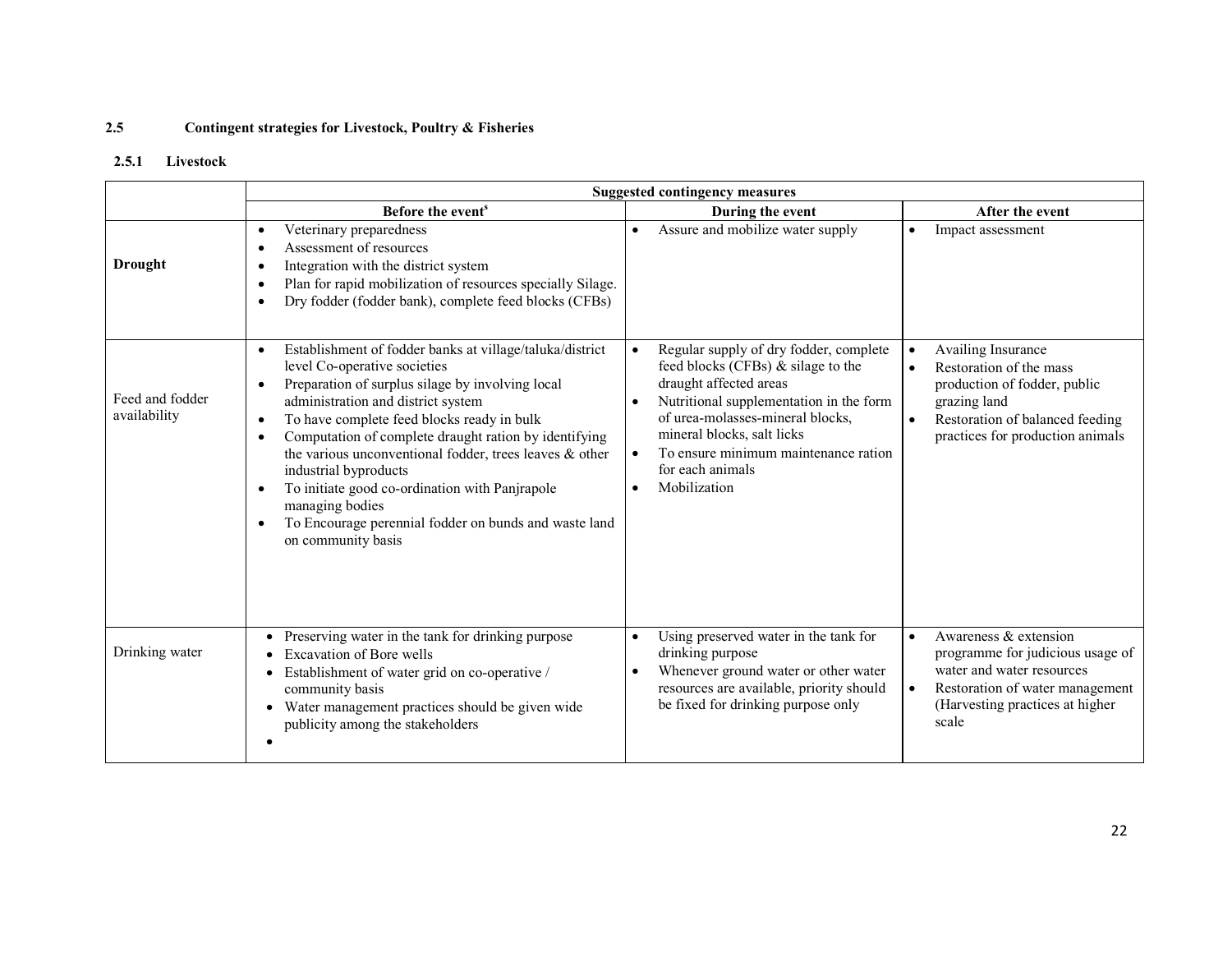| Health and disease<br>management  | Veterinary preparedness with medicine and vaccine<br>Organizing / getting ready the rapid response team in<br>place (Comprising veterinary staff, Para-veterinarian<br>staff and team representative of local bodies<br>Temporary shelter for animals with in shed / tarpaulin<br>thatch etc<br>Predisaster planning at community level | Organizing animals health camps for<br>$\bullet$<br>treating the animals<br>Immunization-vaccination against<br>$\bullet$<br>FMD, Enterotoxaemia, PPR, Sheep pox<br>etc<br>Segregation / Isolation of least,<br>$\bullet$<br>moderate and most affected animals and<br>to put efforts in the direction of<br>minimum loss of productivity<br>Hygienic & safe disposal of dead<br>animals<br>P.M. and reporting | Culling sick animals<br>$\bullet$<br>Impact assessment of the<br>$\bullet$<br>condition                                        |
|-----------------------------------|-----------------------------------------------------------------------------------------------------------------------------------------------------------------------------------------------------------------------------------------------------------------------------------------------------------------------------------------|----------------------------------------------------------------------------------------------------------------------------------------------------------------------------------------------------------------------------------------------------------------------------------------------------------------------------------------------------------------------------------------------------------------|--------------------------------------------------------------------------------------------------------------------------------|
| <b>Floods</b>                     |                                                                                                                                                                                                                                                                                                                                         |                                                                                                                                                                                                                                                                                                                                                                                                                |                                                                                                                                |
| Cyclone                           | <b>NA</b>                                                                                                                                                                                                                                                                                                                               |                                                                                                                                                                                                                                                                                                                                                                                                                |                                                                                                                                |
| Feed and fodder<br>availability   |                                                                                                                                                                                                                                                                                                                                         |                                                                                                                                                                                                                                                                                                                                                                                                                |                                                                                                                                |
| Drinking water                    | $\bullet$                                                                                                                                                                                                                                                                                                                               | Provision of clean and fresh water                                                                                                                                                                                                                                                                                                                                                                             |                                                                                                                                |
| Health and disease<br>management  | Insurance<br>$\bullet$<br>$\bullet$<br>Immunization<br>$\bullet$<br>$\bullet$<br>Shifting of livestock<br>$\bullet$<br>Veterinary preparedness (Establishment of<br>$\bullet$<br>Veterinary Rapid Response Team & stock pilling<br>of medicines)                                                                                        | Rescue & search of affected animals<br>Treatment of affected animals by organizing<br>animal health camps<br>Treatment & Isolation of animals affected<br>with diseases of zoonotic importance leading<br>to zoonotic public health issues                                                                                                                                                                     | Search & Rescue of dead &<br>affected animals<br>P.M. & Reporting<br>Handling of zoonotic diseases<br>Availing insurance<br>l. |
| Heat wave and<br>cold wave        |                                                                                                                                                                                                                                                                                                                                         |                                                                                                                                                                                                                                                                                                                                                                                                                |                                                                                                                                |
| Shelter/environment<br>management | Construction of low cost housing / shelter for<br>$\bullet$<br>$\bullet$<br>animals<br>$\bullet$<br>Mass tree plantation<br>$\bullet$<br>Safe, hygienic & economical solid and liquid waste<br>$\bullet$<br>management (Bio-gas plants, FYM, Vermin-<br>compost)<br>$\bullet$                                                           | Regular supply of drinking water<br>Measured to be adopted for maintaining<br>lowest possible under shed / in-house<br>temperature (Sprinkler, wet gunny bags,<br>foggers) during heat waves<br>During cold wave, proper insulation of the                                                                                                                                                                     | <b>Impact Assessment</b>                                                                                                       |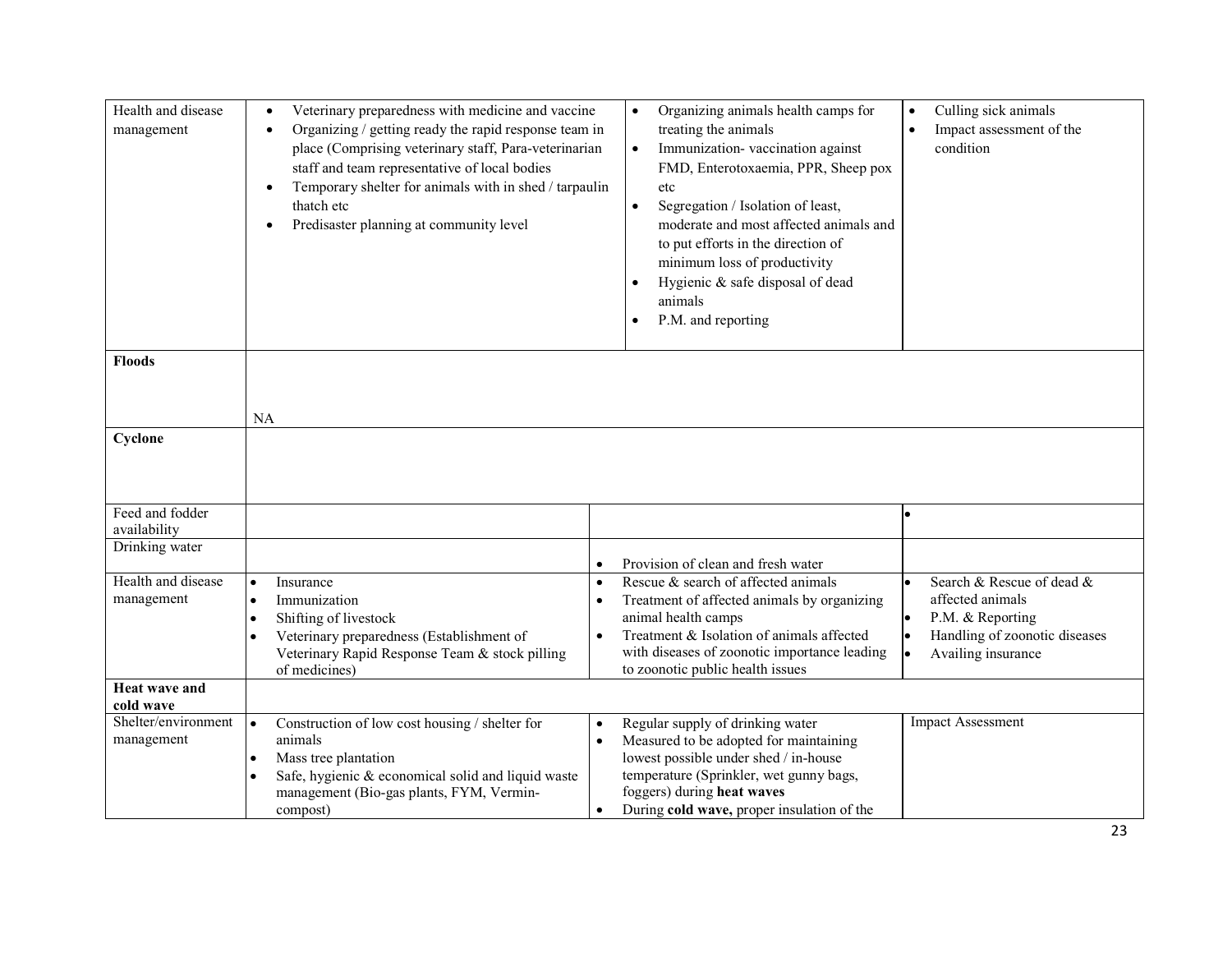|                    | shelter & houses                              |
|--------------------|-----------------------------------------------|
|                    | Minimize heat loss from the houses as well as |
|                    | from animal body                              |
|                    | Nutritional manipulation according to         |
|                    | condition                                     |
| Health and disease |                                               |
| management         |                                               |

### 2.5.2 Poultry

|                                | <b>Suggested contingency measures</b>                                                              |                                                                                          |                       | Convergence/<br>linkages with ongoing |
|--------------------------------|----------------------------------------------------------------------------------------------------|------------------------------------------------------------------------------------------|-----------------------|---------------------------------------|
|                                | <b>Before the event</b>                                                                            | During the event                                                                         | After the event       | programs, if any                      |
| Drought                        |                                                                                                    |                                                                                          |                       |                                       |
| Shortage of feed ingredients   | Buffer stock of readymade                                                                          | Ensure sufficient water supply                                                           | Resumption of routine |                                       |
|                                | feed                                                                                               |                                                                                          | management            |                                       |
| Drinking water                 |                                                                                                    |                                                                                          |                       |                                       |
| Health and disease management  | Routine vaccination and<br>medication should be followed                                           | Attention should be paid towards<br>general management                                   | -----do------------   |                                       |
| Floods                         | Poultry requires excellence in general management in respect of litter management and bio-security |                                                                                          |                       |                                       |
| Shortage of feed ingredients   |                                                                                                    |                                                                                          |                       |                                       |
| Drinking water                 | --                                                                                                 |                                                                                          |                       | $\overline{\phantom{a}}$              |
| Health and disease management  |                                                                                                    |                                                                                          |                       | Culling of affected birds             |
| Cyclone                        |                                                                                                    | In case of uncontrollable condition it is advisable to sell of the flock at the earliest |                       | Resumption of routine<br>management   |
| Shortage of feed ingredients   |                                                                                                    |                                                                                          |                       |                                       |
| Drinking water                 |                                                                                                    |                                                                                          |                       |                                       |
| Health and disease management  |                                                                                                    |                                                                                          |                       |                                       |
| Heat wave and cold wave        |                                                                                                    | Adopting measures for                                                                    |                       |                                       |
|                                |                                                                                                    | maintaining the in house                                                                 |                       |                                       |
|                                |                                                                                                    | temperature at or near to                                                                |                       |                                       |
|                                |                                                                                                    | physiological optimum                                                                    |                       |                                       |
|                                |                                                                                                    | temperature                                                                              |                       |                                       |
| Shelter/environment management |                                                                                                    | Measures to maintain at or near                                                          |                       |                                       |
|                                |                                                                                                    | physiological optimum                                                                    |                       |                                       |
|                                |                                                                                                    | temperature                                                                              |                       |                                       |
| Health and disease management  |                                                                                                    | Nutritional manipulation like use<br>of fats/edible oil in the ration,                   |                       | Culling of affected birds             |
|                                |                                                                                                    | extra supplementation of                                                                 |                       |                                       |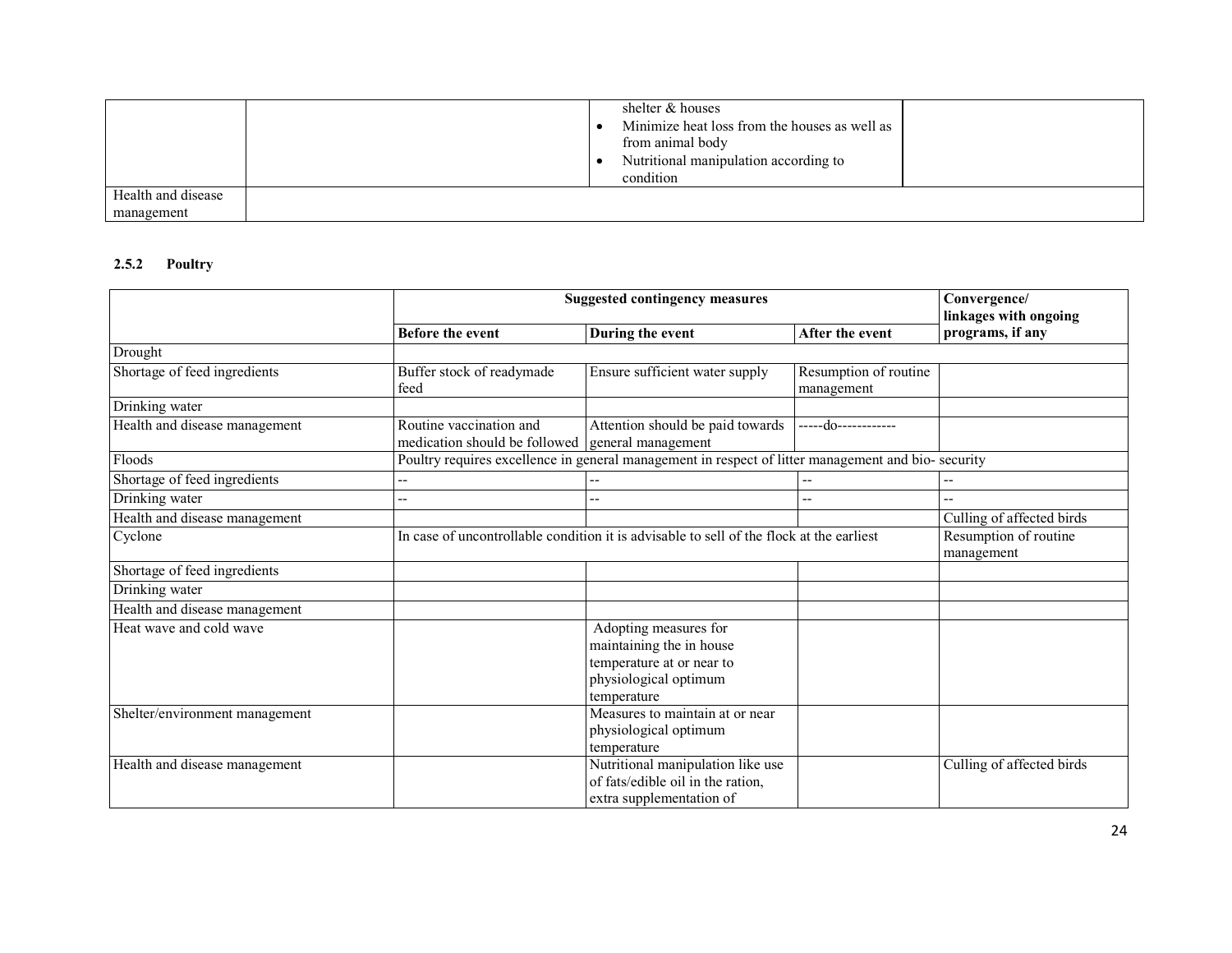| methionine.<br>b10t111.<br>choline   |  |
|--------------------------------------|--|
| chloride and<br>س vitamin v<br>`etc. |  |

#### 2.5.3 Fisheries/ Aquaculture

|                                                                       | <b>Suggested contingency measures</b>                                                                                                                                                                                       |                                                                                                |                                                                                            |
|-----------------------------------------------------------------------|-----------------------------------------------------------------------------------------------------------------------------------------------------------------------------------------------------------------------------|------------------------------------------------------------------------------------------------|--------------------------------------------------------------------------------------------|
|                                                                       | <b>Before the event</b>                                                                                                                                                                                                     | During the event                                                                               | After the event                                                                            |
| 1) Drought                                                            |                                                                                                                                                                                                                             |                                                                                                |                                                                                            |
| A. Capture                                                            |                                                                                                                                                                                                                             |                                                                                                |                                                                                            |
| Marine                                                                | NA                                                                                                                                                                                                                          |                                                                                                |                                                                                            |
| Inland                                                                | Insure water storage & supply well in advance<br>٠<br>Harvesting & marketing<br>$\bullet$                                                                                                                                   | Watering of the ponds<br>$\bullet$<br>Harvesting & marketing<br>$\bullet$                      | Restoking of the ponds<br>$\bullet$<br>Fertilization & manuring<br>$\bullet$<br>of ponds   |
| (i) Shallow water depth due to insufficient<br>rains/inflow           | First to ensure the water supply to maintain<br>$\bullet$<br>minimum level of water for fishes in that<br>particular period. If not possible then<br>harvesting & marketing                                                 | To maintain water level is the<br>$\bullet$<br>only option otherwise<br>harvesting & marketing | Regular operations for the<br>$\bullet$<br>remaining stock and also<br>restoring of newone |
| (ii) Changes in water quality                                         | Oxygen depletion may lead to death of fishes<br>$\bullet$<br>Ensure water supply or harvest the stock                                                                                                                       | Harvesting & marketing<br>$\bullet$<br>Emptying of pond<br>٠                                   | Manuring, fertilization &<br>$\bullet$<br>rewatering<br>Establishment of new<br>stock      |
| (iii) Any other                                                       |                                                                                                                                                                                                                             |                                                                                                |                                                                                            |
| <b>B.</b> Aquaculture                                                 |                                                                                                                                                                                                                             |                                                                                                |                                                                                            |
| (i) Shallow water in ponds due to insufficient<br>rains/inflow        | Water is only the major component or necessity for such operations<br>$\bullet$<br>Ensure water supply or otherwise stoppage of the operation / culling temporary<br>$\bullet$<br>Water managemental practices<br>$\bullet$ |                                                                                                |                                                                                            |
| (ii) Impact of salt load build up in ponds<br>change in water quality | Attempts to be made to minimize oxygen<br>$\bullet$<br>depletion from water and also for oxygenation<br>of water                                                                                                            | Oxygenation of water<br>$\bullet$<br>Stirring of water with pumps<br>$\bullet$                 | Re-establishment of<br>$\bullet$<br>normal managemental<br>conditions                      |
| (iii) Any other                                                       | Training and Awareness                                                                                                                                                                                                      |                                                                                                |                                                                                            |
| 2) Floods                                                             |                                                                                                                                                                                                                             |                                                                                                |                                                                                            |
| A. Capture                                                            |                                                                                                                                                                                                                             |                                                                                                |                                                                                            |
| Marine                                                                | Not applicable                                                                                                                                                                                                              |                                                                                                |                                                                                            |
| <b>Inland</b>                                                         | Fishing should be prohibited because of<br>$\bullet$<br>breeding season                                                                                                                                                     |                                                                                                |                                                                                            |
| (i) Average compensation paid due to loss of<br>human life            |                                                                                                                                                                                                                             |                                                                                                |                                                                                            |